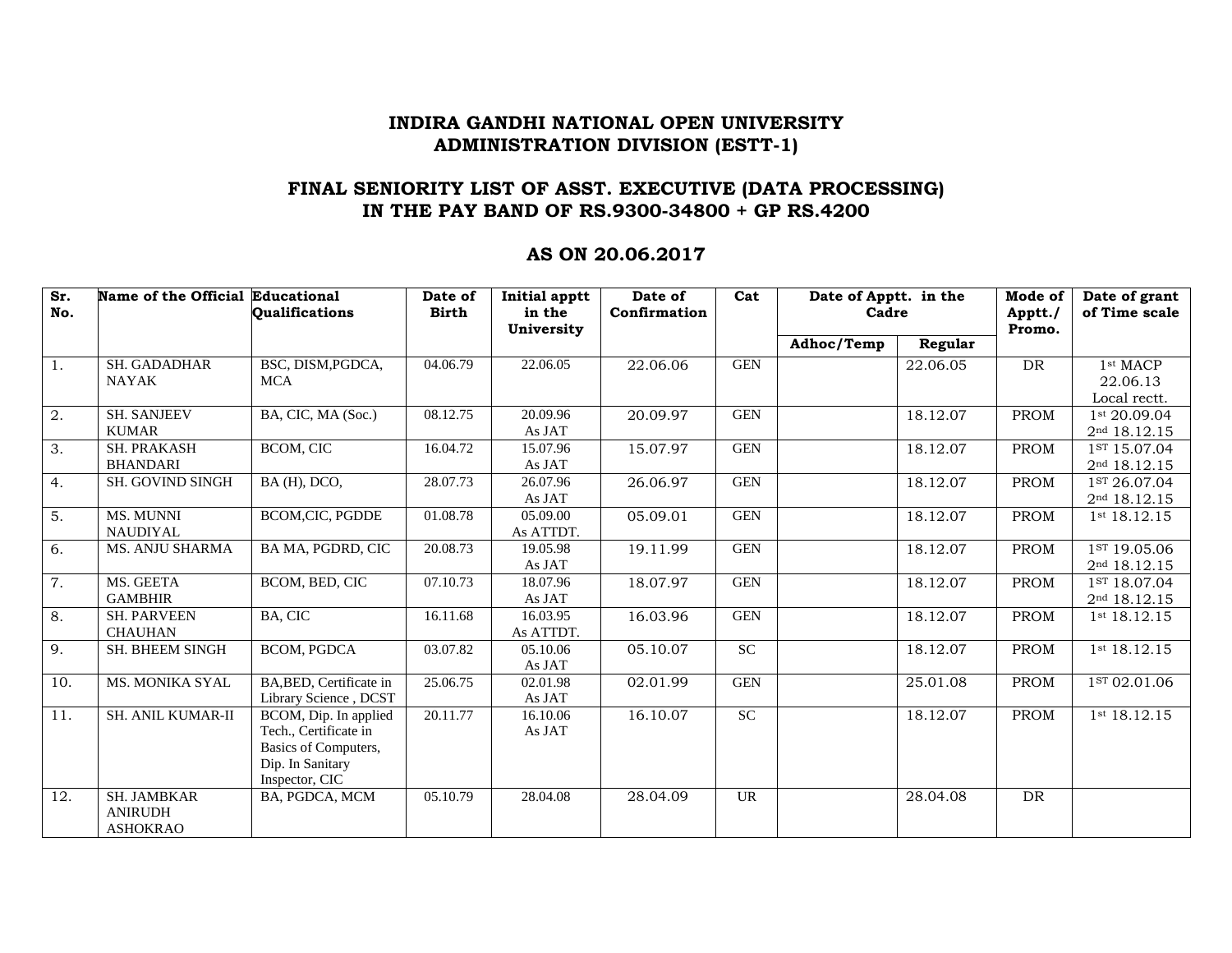| $\overline{13}$ . | SH. BIDESI SAHU                           | BA, DOEACC 'O'<br>LEVEL, PGDCA,<br><b>MCA</b>                 | 15.06.76 | 02.05.08           | 02.05.09 | OBC                  | 02.05.08 | DR          |                                                        |
|-------------------|-------------------------------------------|---------------------------------------------------------------|----------|--------------------|----------|----------------------|----------|-------------|--------------------------------------------------------|
| $\overline{14}$ . | <b>SH. AMARJEET</b><br><b>SINGH</b>       | BCOM, DOEACC 'O'<br>LEVEL, PGDCA                              | 05.12.76 | 26.05.08           | 26.05.09 | OBC                  | 26.05.08 | DR          |                                                        |
| 15.               | <b>SH. BINOD KUMAR</b>                    | BA, DCA, DIM,<br>PGDIM, PGDHRM,<br>MBA                        | 11.09.78 | 09.06.08           | 09.06.09 | OBC                  | 09.06.08 | DR          |                                                        |
| 16.               | <b>SH. RAJINDER</b><br><b>KUMAR</b>       | BCOM, Diploma in<br>Software Engg., M.Sc.<br>Comp. Sc., PGDDE | 09.08.78 | 30.04.08           | 30.04.09 | OBC                  | 30.04.08 | DR          |                                                        |
| 17.               | SH. BIJENDER RANA                         | <b>BA, Computer Course</b>                                    | 19.02.78 | 30.04.08           | 30.04.09 | OBC                  | 30.04.08 | DR          |                                                        |
| 18.               | SH. GIRDHARY LAL<br><b>JANGID</b>         | B.SC., PGDCA,<br>PGDDE, M.Sc (CS)                             | 02.11.82 | 21.04.08           | 21.04.09 | OBC                  | 21.04.08 | DR          |                                                        |
| 19.               | SH. MD. ANSAR T.A.                        | <b>BA, PGDCA</b>                                              | 21.05.80 | 28.04.08           | 28.04.09 | OBC                  | 28.04.08 | DR          |                                                        |
| 20.               | <b>SH. SATYENDRA</b><br>SINGH KUSHWAHA    | BCA, PGDCA,<br>PGDDE, MSW                                     | 01.06.80 | 05.05.08           | 05.05.09 | OBC                  | 05.05.08 | DR          |                                                        |
| $\overline{21}$ . | <b>SH. CHANDRA</b><br><b>PRAKASH</b>      | BSC, PGDCA, PGDDE                                             | 10.10.76 | 29.04.08           | 29.04.09 | SC                   | 29.04.08 | DR          |                                                        |
| 22.               | SH. AJIT PRAKASH<br><b>TIRKEY</b>         | BCOM (H), Certificate<br>from APTECH                          | 18.05.79 | 17.07.08           | 17.07.09 | ST                   | 17.07.08 | DR          |                                                        |
| 23.               | <b>SH. SANGAIPOU</b><br><b>GANGMEI</b>    | BCA,                                                          | 16.03.83 | 29.08.08           | 29.08.09 | ST                   | 29.08.08 | DR          | Local rectt.                                           |
| $\overline{24}$ . | <b>SH. ISREALA</b>                        | BA, DOEACC 'O'<br>LEVEL,                                      | 31.01.78 | 29.08.08           | 29.08.09 | ST                   | 29.08.08 | DR          | Local rectt.                                           |
| 25.               | MS. TH.BEDAMANI<br><b>DEVI</b>            | BCOM, DISM,<br><b>PGDCST</b>                                  | 10.03.79 | 28.08.08           | 28.08.09 | OBC                  | 28.08.08 | DR          | Local rectt.                                           |
| 26.               | <b>SH. TILAK RAJ</b><br><b>ROHILLA</b>    | BA, Diploma in<br>Software Technology                         | 12.06.76 | 17.09.08           | 17.09.09 | OBC                  | 17.09.08 | DR          |                                                        |
| $\overline{27}$ . | <b>SH. NARENDER</b><br><b>KUMAR</b>       | BA, Certificate in DCS,<br>PGDDE, MA Pub.<br>Admn             | 01.01.78 | 24.10.08           | 24.10.09 | SC                   | 24.10.08 | DR          |                                                        |
| 28.               | SH. JOJI K. SIMON                         | BCA, MCA                                                      | 27.11.83 | 09.09.09           | 09.09.10 | $\operatorname{GEN}$ | 09.09.09 | DR          | Local rectt                                            |
| $\overline{29}$ . | <b>SH. RAJENDER</b><br><b>KUMAR YADAV</b> | <b>BACIC</b>                                                  | 10.01.74 | 11.07.96<br>As JAT | 11.07.97 | OBC                  | 26.11.09 | <b>PROM</b> | 1ST 11.07.04                                           |
| 30.               | <b>SH. NAKUL</b><br><b>BHATNAGAR</b>      | BA, CIC, PGDDE                                                | 21.06.75 | 24.07.96<br>As JAT | 24.07.97 | $\operatorname{GEN}$ | 26.11.09 | <b>PROM</b> | 1ST 24.07.04                                           |
| 31.               | <b>SH. VIJAY KUMAR</b><br><b>TIWARI</b>   | BSC, CIC                                                      | 30.06.72 | 15.01.98<br>As JAT | 15.01.99 | <b>GEN</b>           | 26.11.09 | <b>PROM</b> | 1st 15.01.06                                           |
| 32.               | SH. RAMBACHAN<br>PRAJAPATI                | BA, MA, CIC                                                   | 01.08.68 | 15.07.96<br>As JAT | 15.07.97 | OBC                  | 26.11.09 | <b>PROM</b> | 1st 15.07.04<br>On<br>Deputation<br>w.e.f.<br>01.10.15 |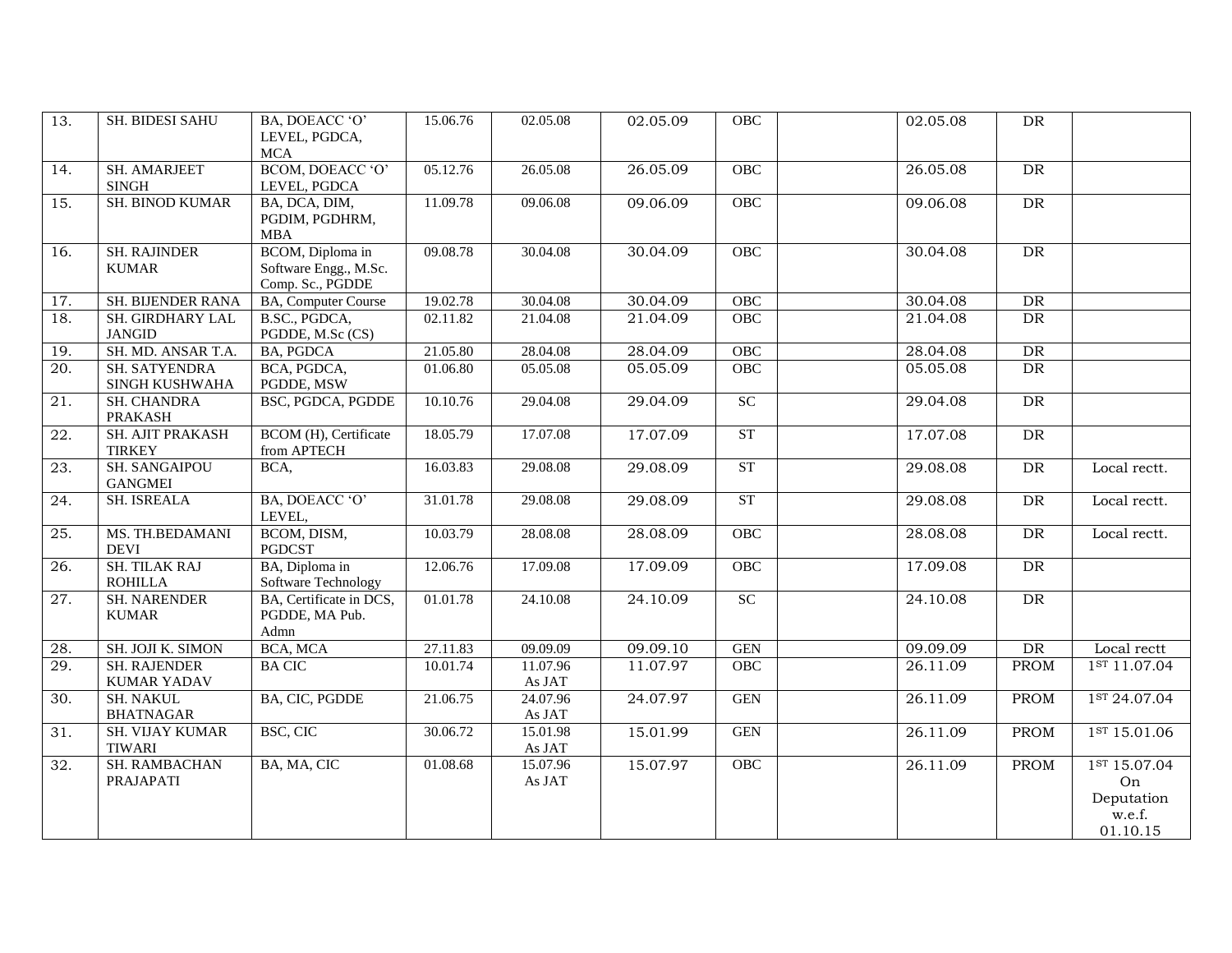| 33.               | <b>MS. ROSHNI</b>        | BA, PGDDE, Certificate         | 12.06.76 | 02.04.04           | 02.04.05 | <b>GEN</b> | 26.11.09 | <b>PROM</b> |                          |
|-------------------|--------------------------|--------------------------------|----------|--------------------|----------|------------|----------|-------------|--------------------------|
|                   | <b>MAMGAI</b>            | in Computer                    |          | As JAT             |          |            |          |             |                          |
|                   |                          | Application, MADE              |          |                    |          |            |          |             |                          |
| 34.               | <b>MS. BIMLA RAWAT</b>   | BA, CIC                        | 01.05.74 | 22.07.96           | 22.07.97 | <b>GEN</b> | 26.11.09 | PROM        | 1ST 22.07.04             |
|                   | SH. RAJESH KUMAR-        |                                | 10.01.72 | As JAT<br>02.01.98 |          | SC         |          |             |                          |
| $\overline{35}$ . | IV                       | BA, Computer Course            |          | As JAT             | 02.01.99 |            | 26.11.09 | <b>PROM</b> | 1ST 02.01.06             |
| $\overline{36}$ . | SH. SATPAL SINGH         | BA, CIC                        | 25.05.75 | 18.06.97           | 18.06.98 | SC         | 30.11.09 | PROM        |                          |
|                   |                          |                                |          | As ATTDT.          |          |            |          |             |                          |
| $\overline{37}$ . | <b>SH. RAJIV KUMAR</b>   | BA, Diploma in                 | 04.05.75 | 16.01.98           | 16.01.99 | <b>GEN</b> | 26.11.09 | PROM        | 1st 16.01.06             |
|                   |                          | Software Engg.                 |          | As JAT             |          |            |          |             |                          |
|                   |                          |                                |          |                    |          |            |          |             |                          |
| 38.               | SH. AKHILESH             | BSC, BLIS, MLIS,               | 30.09.75 | 09.06.08           | 09.06.09 | OBC        | 26.11.09 | PROM        |                          |
|                   | <b>KUMAR</b>             | PGDCA, MBA                     |          | As SPA             |          |            |          |             |                          |
|                   |                          | (Tourism), Certificate in      |          |                    |          |            |          |             |                          |
|                   |                          | German Language,               |          |                    |          |            |          |             |                          |
|                   |                          | PGDDE, MJMC                    |          |                    |          |            |          |             |                          |
| $\overline{39}$ . | <b>SH. RAJIV DILAURI</b> | <b>BCOM, CIC</b>               | 15.11.70 | 25.07.96           | 25.07.97 | <b>GEN</b> | 26.11.09 | <b>PROM</b> | 1st 25.07.04             |
| 40.               | SH. RAJESH KUMAR-        | BCOM, BED, DCA,                | 07.12.71 | As JAT<br>16.01.98 | 16.01.99 | <b>GEN</b> | 26.11.09 | <b>PROM</b> | 1st 16.01.06             |
|                   | III                      | <b>MCOM</b>                    |          | As JAT             |          |            |          |             |                          |
| 41.               | <b>SH. RAM</b>           | BCOM, BLS, CIC                 | 06.10.70 | 17.07.97           | 17.07.98 | OBC        | 26.11.09 | <b>PROM</b> |                          |
|                   | SANJEEVAN VERMA          |                                |          | As ATTDT.          |          |            |          |             |                          |
| 42.               | MS. KAMLESH              | BA, Certificate of             | 26.06.74 | 05.01.98           | 05.01.99 | <b>GEN</b> | 26.11.09 | <b>PROM</b> | 1ST 05.01.06             |
|                   | <b>CHANDRA</b>           | Computer Courses,              |          | As JAT             |          |            |          |             |                          |
|                   |                          | <b>PGDDE</b>                   |          |                    |          |            |          |             |                          |
| 43.               | <b>SH. CHANDER</b>       | BA, CIC                        | 03.02.76 | 24.07.96           | 24.07.97 | <b>GEN</b> | 26.11.09 | <b>PROM</b> | 1ST 24.07.04             |
|                   | MOHAN SINGH              |                                |          | As JAT             |          |            |          |             |                          |
| 44.               | <b>MS. VANDANA</b>       | BA, MA, Diploma in             | 01.04.71 | 21.11.01           | 21.11.02 | <b>SC</b>  | 14.12.09 | <b>PROM</b> |                          |
|                   | <b>SINGH</b>             | Sec. Practice, CCA             |          | As JAT             |          |            |          |             |                          |
| 45.               | <b>MS. NEELAM</b>        | BA, Diploma in                 | 04.07.71 | 31.12.97           | 31.12.98 | <b>GEN</b> | 26.11.09 | PROM        | 1 <sup>ST</sup> 31.12.05 |
| 46.               | <b>SH. KAPIL DEV</b>     | Computer<br>BA (SOC), CIC, CLS | 01.07.76 | As JAT<br>07.09.00 | 07.09.01 | SC         | 26.11.09 | PROM        |                          |
|                   |                          |                                |          | As ATTDT.          |          |            |          |             |                          |
| 47.               | <b>SH. SANDEEP</b>       | BA, CIC                        | 01.01.77 | 19.06.97           | 19.06.98 | <b>GEN</b> | 15.12.09 | PROM        |                          |
|                   | KUMAR SHARMA             |                                |          | As ATTDT.          |          |            |          |             |                          |
| 48.               | <b>SH. KUNJ BIHARI</b>   | BSC, DCA                       | 02.01.84 | 25.06.10           | 25.06.11 | OBC        | 25.06.10 | DR          |                          |
|                   | LAL                      |                                |          |                    |          |            |          |             |                          |
| 49.               | <b>SH. ARUN KUMAR</b>    | BIT, MCA                       | 05.12.82 | 29.06.10           | 29.06.11 | OBC        | 29.06.10 | DR          |                          |
| 50.               | SH. HEMANTA              | BA, MA, Computer               | 08.07.79 | 30.06.10           | 30.06.11 | <b>GEN</b> | 30.06.10 | <b>DR</b>   |                          |
|                   | <b>KUMAR MISHRA</b>      | Course from APTECH             |          |                    |          |            |          |             |                          |
| 51.               | <b>SH. SANTOSH SINGH</b> | BSC, DCA                       | 25.02.79 | 09.07.10           | 09.07.11 | <b>GEN</b> | 09.07.10 | DR          |                          |
| $\overline{52}$ . | <b>SH. VIJAY KUMAR</b>   | BCA, Dip. in Software          | 23.03.83 | 07.07.10           | 07.07.11 | SC         | 07.07.10 | DR          |                          |
|                   |                          | Engg., PGDDE                   |          |                    |          |            |          |             |                          |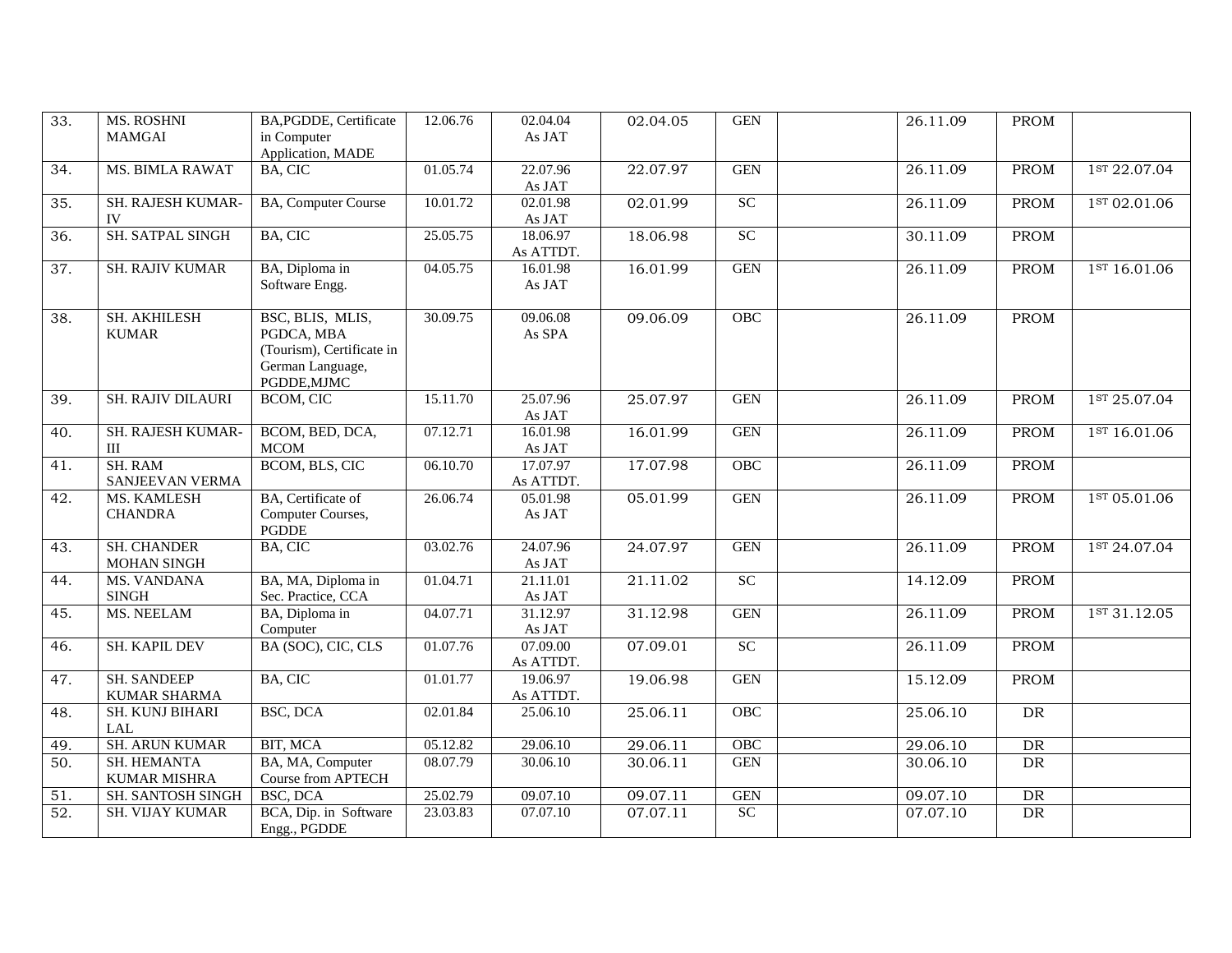| 53.              | <b>SH. SANJIV KUMAR</b><br><b>MUKESH</b>  | BSC, PGDDTP                                                | 05.0284  | 25.06.10 | 26.06.11 | <b>GEN</b>           | 25.06.10 | <b>DR</b> |                               |
|------------------|-------------------------------------------|------------------------------------------------------------|----------|----------|----------|----------------------|----------|-----------|-------------------------------|
| 54.              | <b>SH. ANAND KUMAR</b>                    | BCA, MCA, PGDDE                                            | 11.12.86 | 28.06.10 | 28.06.11 | OBC                  | 28.06.10 | DR        |                               |
| 55.              | SH. KAPIL SHARMA                          | BCOM, MA (History)<br>Dip. in Software Engg.,<br>PGDT, MHD | 01.07.83 | 30.07.10 | 30.07.11 | <b>GEN</b>           | 30.07.10 | DR        |                               |
| 56.              | SH. UPENDRA<br><b>KUMAR</b>               | BSC, MSC, BED,<br>ADCP, DOEACC "A",<br><b>PGDDE</b>        | 28.06.83 | 08.07.10 | 08.07.11 | OBC                  | 08.07.10 | DR        |                               |
| 57.              | <b>SH. SUMIT KUMAR</b>                    | BA, DOEACC 'O'<br><b>LEVEL</b>                             | 01.08.85 | 25.06.10 | 25.06.11 | $\overline{SC}$      | 25.06.10 | DR        |                               |
| 58.              | <b>SH. RAKESH</b><br><b>CHANDRA JOSHI</b> | BSC, PGDCA, BED,<br>MSc (Math)                             | 20.04.83 | 01.07.10 | 01.07.11 | <b>GEN</b>           | 01.07.10 | DR        |                               |
| 59.              | SH. VISHAL KUMAR                          | BCA, PGDT, MAH                                             | 12.06.83 | 12.07.10 | 12.07.11 | OBC                  | 12.07.10 | DR        |                               |
| 60.              | <b>SH. MOMIT LAL</b>                      | BSC, DCA, PGDDE                                            | 03.02.84 | 30.07.10 | 30.07.11 | OBC                  | 30.07.10 | DR        |                               |
| 61.              | <b>SH. SANDEEP</b><br><b>KUMAR PANDEY</b> | BSC, CCA, PGDDE,<br>MA (ECO), PGDCA                        | 24.02.83 | 21.06.10 | 21.06.11 | $\operatorname{GEN}$ | 21.06.10 | DR        |                               |
| 62.              | SH. RISHIKESH<br><b>PANKAJ</b>            | BSC, MBA, DCA                                              | 02.02.83 | 25.06.10 | 25.06.11 | <b>GEN</b>           | 25.06.10 | DR        | On Lien<br>w.e.f.<br>23.09.16 |
| 63.              | <b>SH. RAJEEV KUMAR</b>                   | BA, DCA                                                    | 12.12.85 | 06.07.10 | 06.07.11 | OBC                  | 06.07.10 | DR        |                               |
| 64.              | <b>SH. VIVEK KUMAR</b><br><b>SINHA</b>    | BSC, MCA                                                   | 29.12.82 | 30.06.10 | 30.06.11 | $\operatorname{GEN}$ | 30.06.10 | DR        |                               |
| 65.              | <b>SH. SRINIVAS</b><br><b>POODARI</b>     | BSC, BED, PGDCA                                            | 12.05.82 | 21.06.10 | 21.06.11 | OBC                  | 21.06.10 | DR        |                               |
| 66.              | SH. VISHAL                                | BCA, BED, MA<br>(Education), PGDDE                         | 20.02.82 | 12.07.10 | 12.07.11 | <b>OBC</b>           | 12.07.10 | <b>DR</b> |                               |
| 67.              | <b>SH. MANOJ KUMAR</b>                    | BSC, DOEACC 'O'<br><b>LEVEL</b>                            | 05.01.80 | 09.07.10 | 09.07.11 | OBC                  | 09.07.10 | DR        |                               |
| 68.              | SH. PRAKASH<br><b>CHANDRA SINHA</b>       | <b>BA, PGDCA</b>                                           | 05.01.80 | 12.07.10 | 12.07.11 | OBC                  | 12.07.10 | <b>DR</b> |                               |
| 69.              | <b>SH. BAIJNATH</b><br>VISHWAKARMA        | BSC (M), DCA                                               | 28.11.83 | 08.07.10 | 08.07.11 | OBC                  | 08.07.10 | DR        |                               |
| 70.              | SH. MUKESH PATEL                          | BSC, DIT, PGDDE                                            | 23.06.82 | 12.07.10 | 12.07.11 | OBC                  | 12.07.10 | DR        |                               |
| 71.              | <b>SH. AMIT KUMAR</b>                     | BSC, MCA, PGDDE                                            | 17.11.86 | 06.07.10 | 06.07.11 | SC                   | 06.07.10 | DR        |                               |
| $\overline{72.}$ | <b>SH. RANJEET</b><br>$KUMAR - II$        | BA, DCA                                                    | 30.06.84 | 16.08.10 | 16.08.11 | SC                   | 16.08.10 | DR        | On Lien<br>w.e.f.<br>30.12.16 |
| 73.              | <b>SH. ANKLESH</b><br><b>BASWAL</b>       | BSC, MSc (Comp. Sc.)                                       | 04.02.81 | 28.06.10 | 28.06.11 | SC                   | 28.06.10 | DR        |                               |
| 74.              | SH. NARASINGHA<br><b>BEHERA</b>           | BA, DCA                                                    | 16.07.86 | 09.07.10 | 09.07.11 | SC                   | 09.07.10 | DR        |                               |
| 75.              | <b>SH. RAJEEV RANJAN</b>                  | BA (H), DCA, DIM,                                          | 15.03.86 | 06.07.10 | 06.07.11 | OBC                  | 06.07.10 | <b>DR</b> |                               |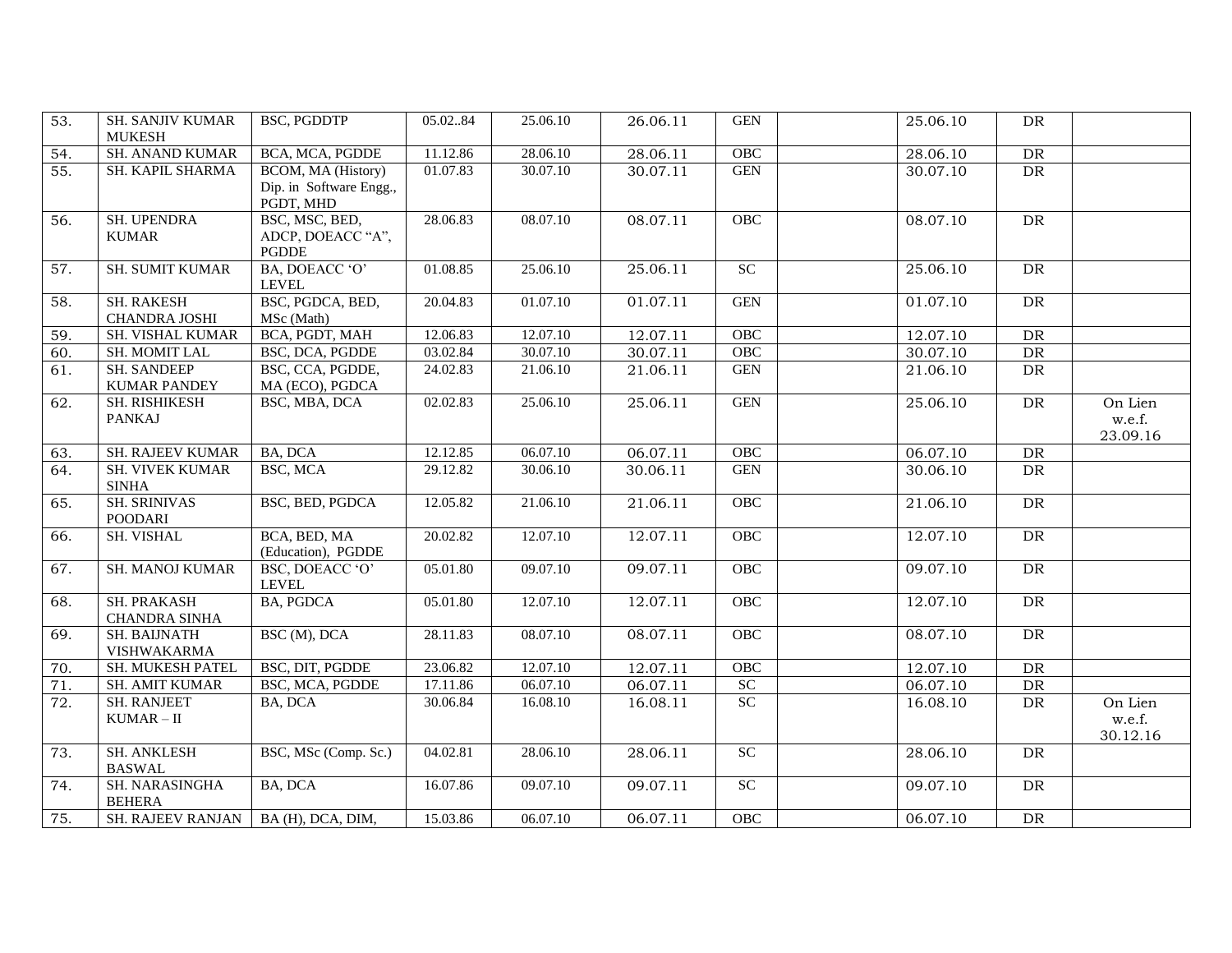|                   | <b>KUMAR</b>                      | <b>PGDHRM</b>            |          |                       |          | (PH)       |          |            |              |
|-------------------|-----------------------------------|--------------------------|----------|-----------------------|----------|------------|----------|------------|--------------|
| 76.               | SH. RUPESH RUPAK                  | BCA, MCA, PGDDE          | 21.11.84 | 22.11.10              | 22.11.11 | <b>GEN</b> | 22.11.10 | ${\rm DR}$ |              |
| $\overline{77}$ . | <b>SH. KUMAR</b>                  | BA, BCA from IGNOU       | 01.01.81 | $\overline{01.11.10}$ | 01.11.11 | <b>OBC</b> | 01.11.10 | DR         |              |
|                   | <b>GAURAV</b>                     | two paper pending,       |          |                       |          |            |          |            |              |
|                   |                                   | MA (SOC)                 |          |                       |          |            |          |            |              |
| 78.               | SH. KRISHNA DEO                   | BA, CCA                  | 03.02.85 | 13.06.11              | 13.06.12 | OBC        | 13.06.11 | DR         |              |
|                   | <b>THAKUR</b>                     |                          |          |                       |          |            |          |            |              |
| 79.               | <b>SH. SUNIL KUMAR</b>            | BA (HISTORY), DCA        | 10.04.86 | 06.06.11              | 06.06.12 | OBC        | 06.06.11 | DR         |              |
| 80.               | SH. RAJESH MOHAN                  | BCOM (H), CIC, MBA       | 21.10.80 | 30.05.11              | 30.05.12 | <b>OBC</b> | 30.05.11 | ${\rm DR}$ |              |
| 81.               | SH. MANOJ KUMAR -<br>$\mathbf{I}$ | B.SC. (COMP. SC.)        | 14.01.82 | 14.06.11              | 14.06.12 | SC         | 14.06.11 | DR         |              |
| 82.               | <b>SH. RAJ KUMAR</b>              | BA (HISTORY), MA         | 05.01.83 | 01.07.11              | 01.07.12 | SC         | 01.07.11 | DR         |              |
|                   |                                   | (HISTORY), DCA,          |          |                       |          |            |          |            |              |
|                   |                                   | DIP. IN HARD. NET.       |          |                       |          |            |          |            |              |
| 83.               | SH. HIMANSHU                      | B.SC, B.ED., DSE,        | 23.04.87 | 19.07.11              | 19.07.12 | SC         | 19.07.11 | ${\rm DR}$ |              |
|                   | <b>KUMAR GAUTAM</b>               | <b>MBA</b>               |          |                       |          |            |          |            |              |
| 84.               | MS. BRISTISNATA                   | BA, Cert. in DTP,        | 28.03.80 | 21.08.12              | 21.08.13 | OBC        | 21.08.12 | DR         | Local rectt. |
|                   | GOGOI                             | Office Asst. Course      |          |                       |          |            |          |            |              |
| 85.               | <b>SH. VIJAY KUMAR</b>            | BCOM, Certificate of     | 21.01.85 | 08.08.12              | 08.08.13 | <b>GEN</b> | 08.08.12 | DR         | Local rectt. |
|                   | SAH                               | Proficiency              |          |                       |          |            |          |            |              |
| 86.               | SH. PARAGJYOTI<br><b>KOTOKY</b>   | BSC, MCA                 | 28.02.86 | 28.08.12              | 28.08.13 | <b>GEN</b> | 28.08.12 | DR         | Local rectt. |
| 87.               | SH. JYOTI PRKASH                  | BSC, Certificate in MS   | 12.01.86 | 28.08.12              | 28.08.13 | <b>GEN</b> | 28.08.12 | DR         | Local rectt. |
|                   | <b>MAHANTA</b>                    | Office with DOS          |          |                       |          |            |          |            |              |
| 88.               | SH. ISAGAHAH                      | B.Sc. (H) in Computer    | 28.01.88 | 15.10.12              | 15.10.13 | ST         | 15.10.12 | DR         | Local rectt. |
|                   | <b>LAWRNIANG</b>                  | Science, MA (Pub.        |          |                       |          |            |          |            |              |
|                   |                                   | Admn)                    |          |                       |          |            |          |            |              |
| 89.               | <b>SH. DIPANKAR DAS</b>           | B.SC, BCA, Diploma in    | 01.10.80 | 08.08.12              | 08.08.13 | SC         | 08.08.12 | DR         | Local rectt. |
|                   |                                   | Computer Hardware        |          |                       |          |            |          |            |              |
|                   |                                   | Engg.                    |          |                       |          |            |          |            |              |
| 90.               | MS. DAPHIKIR                      | BSC, MSC, Diploma in     | 28.12.80 | 31.08.12              | 31.08.13 | ST         | 31.08.12 | DR         | Local rectt. |
|                   | <b>KHARBANGAR</b>                 | <b>Advanced Computer</b> |          |                       |          |            |          |            |              |
|                   |                                   | Programming              |          |                       |          |            |          |            |              |
| 91.               | MR. LIMMAKUM<br><b>LEMTUR</b>     | BA, DCA, PGDDE           | 26.07.80 | 30.08.12              | 30.08.13 | ST         | 30.08.12 | DR         | Local rectt. |
| 92.               | <b>MS. BADAIAMON</b>              | <b>BA, PGDCA</b>         | 12.06.82 | 28.08.12              | 28.08.13 | ST         | 28.08.12 | DR         | Local rectt. |
|                   | <b>KHARDUIT</b>                   |                          |          |                       |          |            |          |            |              |
| 93.               | <b>MS. KOJ PUBYA</b>              | BA, DCT                  | 15.06.83 | 21.08.12              | 21.08.13 | ST         | 21.08.12 | DR         | Local rectt. |
| 94.               | MR. OM SHIV                       | BCA, MCA, PGDDE          | 03.03.85 | 21.01.14              | 21.01.15 | <b>OBC</b> | 21.01.14 | DR         |              |
| 95.               | MR. MOHAMMAD                      | CIC, BCA, MCA            | 17.03.87 | 03.03.14              | 03.03.15 | OBC        | 03.03.14 | DR         |              |
|                   | <b>IZHAR AZAD</b>                 |                          |          |                       |          |            |          |            |              |
| 96.               | MR. NITIN SAINI                   | <b>B.TECH (COMPUTER</b>  | 06.01.87 | 14.03.14              | 14.03.15 | <b>OBC</b> | 14.03.14 | DR         |              |
|                   |                                   | SC & ENGG), DIM          |          |                       |          |            |          |            |              |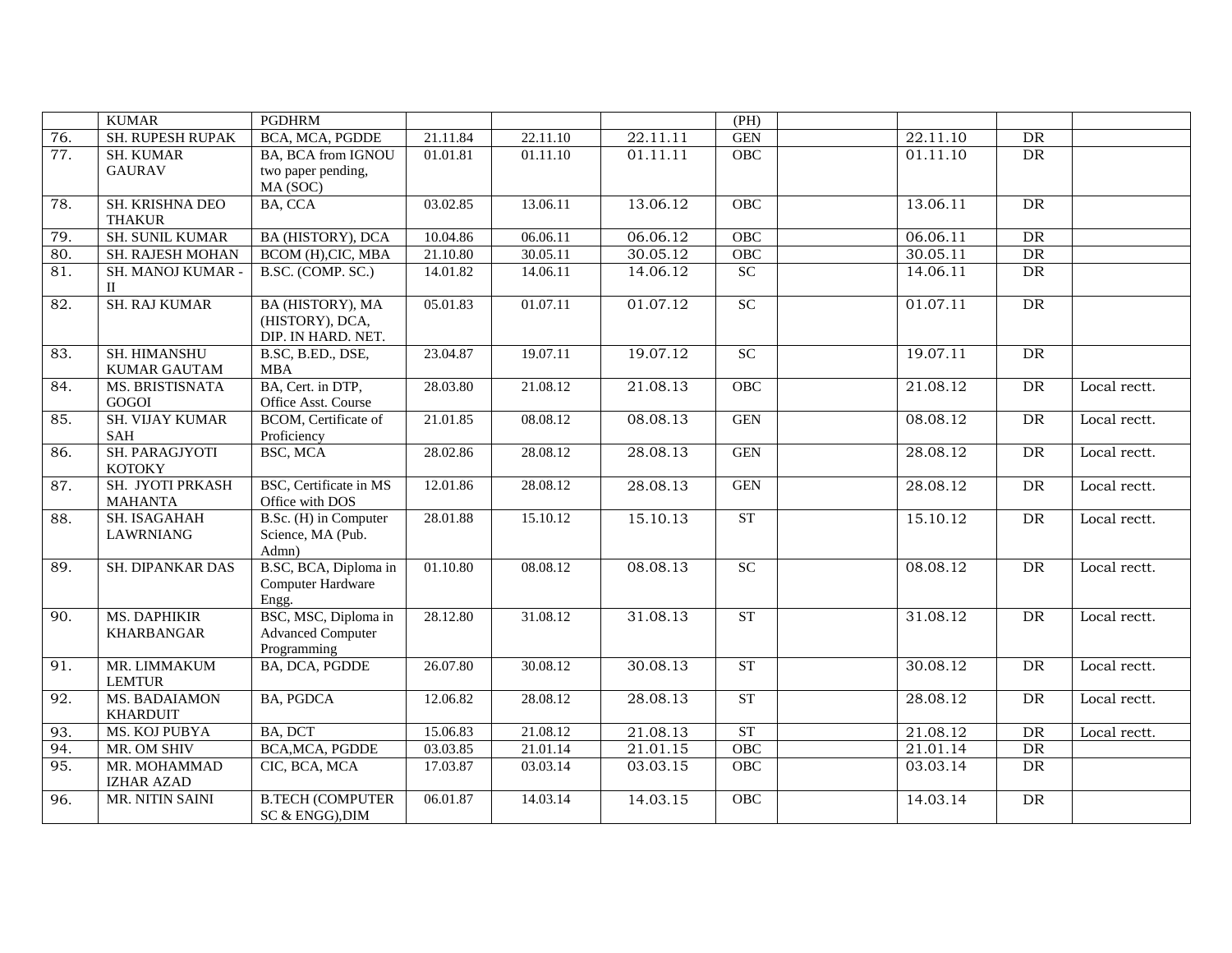| 97.  | MR. KAUSHAL<br><b>VERMA</b>         | B.SC, PGDCA,<br><b>PGDDE</b>                    | 09.10.82 | 10.02.14                | 10.02.15 | OBC                               | 10.02.14 | DR        |  |
|------|-------------------------------------|-------------------------------------------------|----------|-------------------------|----------|-----------------------------------|----------|-----------|--|
| 98.  | MR. PRITESH<br><b>KUMAR</b>         | BCA, MCA                                        | 05.07.82 | 23.12.13                | 23.12.14 | OBC                               | 23.12.13 | <b>DR</b> |  |
| 99.  | MR. DEEPAK<br>KUMAR SANODIYA        | <b>B.SC, PGDCA</b>                              | 21.11.82 | 06.01.14                | 06.01.15 | OBC                               | 06.01.14 | DR        |  |
| 100. | MR. SHASHI<br>RANJAN ALOK           | BCA, ADCA, MCA,<br>PGDDE                        | 04.10.81 | 23.01.14                | 23.01.15 | OBC                               | 23.01.04 | DR        |  |
| 101. | MR. KUMAR<br><b>MANISH</b>          | <b>BCA</b>                                      | 06.10.84 | 26.12.13                | 26.12.14 | OBC                               | 26.12.13 | DR        |  |
| 102. | MR. VINEET KUMAR                    | BCOM, PGDCA,<br>MCA, DOEACC 'O'<br><b>LEVEL</b> | 21.08.84 | 27.12.13                | 27.12.14 | SC                                | 27.12.13 | DR        |  |
| 103. | MR. PANKAJ<br><b>KUMAR</b>          | BCOM, DOEACC 'O'<br>LEVEL                       | 04.10.88 | 22.01.14                | 22.01.15 | $\overline{SC}$                   | 22.01.14 | DR        |  |
| 104. | MR. MANG SUAN<br>LAL                | <b>BCA</b>                                      | 10.07.85 | 10.01.14                | 10.01.15 | <b>ST</b>                         | 10.01.14 | <b>DR</b> |  |
| 105. | MR. RAVINDER<br><b>SINGH</b>        | $\overline{\text{B.SC (IT)}$ , M.SC (IT)        | 09.07.85 | 31.12.13                | 31.12.14 | <b>ST</b>                         | 31.12.13 | DR        |  |
| 106. | MR. MALAY KUMAR<br><b>BARIK</b>     | BA, PGDCA, BLIS                                 | 12.07.82 | 24.12.13                | 24.12.14 | OBC<br>(VH)                       | 24.12.13 | DR        |  |
| 107. | MR. DEEPAK<br><b>KUMAR</b>          | BCA, MCA                                        | 08.04.83 | 20.12.13                | 20.12.14 | ST                                | 20.12.13 | DR        |  |
| 108. | MR. ARUN KUJUR                      | <b>BCA</b>                                      | 22.02.89 | 30.12.13                | 30.12.14 | ST                                | 30.12.13 | DR        |  |
| 109. | MR. JOHN KITBOK<br><b>SOHTUN</b>    | <b>BCA</b>                                      | 29.03.81 | 06.01.14                | 06.01.15 | <b>ST</b>                         | 06.01.14 | DR        |  |
| 110. | MR. AJAY KUMAR                      | <b>BCA</b>                                      | 26.12.85 | 20.12.13                | 20.12.14 | OBC<br>(OH)                       | 20.12.13 | DR        |  |
| 111. | MR. ANSHUL SONI                     | BA, PGDCA, MA<br>(SOCIOLOGY)                    | 28.02.86 | 12.12.13                | 12.12.14 | <b>GEN</b><br>(HH)                | 12.12.13 | DR        |  |
| 112. | MS. RASHMI<br><b>KUMARI</b>         | BA, BLIS, DOEACC<br>"A" LEVEL                   | 06.11.79 | 05.12.14                | 05.12.15 | OBC                               | 05.12.14 | DR        |  |
| 113. | <b>SH. GAURAV</b><br><b>SHARMA</b>  | BCA, MCA                                        | 25.10.84 | 24.12.10(A/N)<br>AS JAT | 25.12.11 | $\overline{UR}$                   | 07.03.16 | PROM      |  |
| 114. | SH. SUNIL KUMAR<br><b>SINGH</b>     | PGDCA, MCA, PGDFM<br>, 'O' LEVEL DOEACC         | 25.12.83 | 31.12.10<br>AS JAT      | 31.12.11 | <b>UR</b>                         | 02.03.16 | PROM      |  |
| 115. | SH. BATESHWAR<br><b>SINGH YADAV</b> | <b>B.SC., PGDCA</b>                             | 12.12.79 | 07.01.11<br>AS JAT      | 07.01.12 | <b>OBC</b>                        | 04.03.16 | PROM      |  |
| 116. | MS. SUSHMA<br><b>KUMARI</b>         | BA, DOEACC "O"<br><b>LEVEL</b>                  | 03.03.83 | 29.09.11(A/N)<br>AS JAT | 30.09.12 | $\ensuremath{\mathbf{SC}}\xspace$ | 02.03.16 | PROM      |  |
| 117. | SH. SUDHIR YADAV                    | B.COM, MBA,<br><b>PGDCA</b>                     | 01.08.83 | 11.11.11(A/N)<br>AS JAT | 12.11.12 | OBC                               | 02.03.16 | PROM      |  |
| 118. | <b>SH. MOHIT KUMAR</b><br>SHAKYA    | BCA, MCA, DCE, MPA                              | 16.03.84 | 15.11.11<br>AS JAT      | 15.11.12 | <b>UR</b>                         | 02.03.16 | PROM      |  |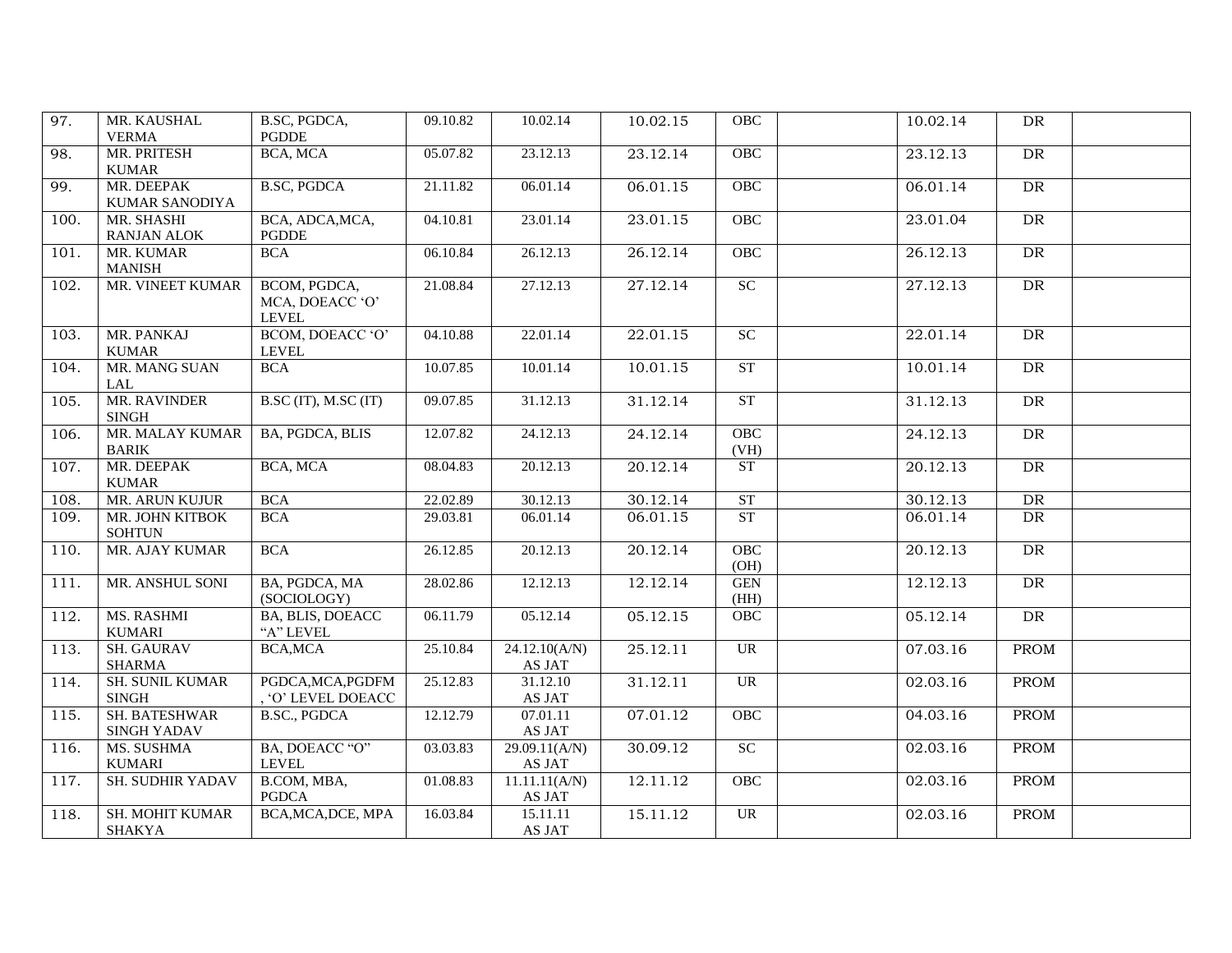| 119. | . RAKESH<br>⊂ C∐ | BA. "O" LEVEL                | 03.06.83 | 22.11.11             | 001110<br>44.11.14 | <b>SC</b>          | 02.03.16 | <b>PROM</b> |  |
|------|------------------|------------------------------|----------|----------------------|--------------------|--------------------|----------|-------------|--|
|      | RAIKWAR          | <b>DOEACC</b>                |          | AS JAT               |                    |                    |          |             |  |
| 120. | ATMA RAM<br>SН   | <b>BA, Computer Operator</b> | 08.05.80 | 16.11.1 <sub>1</sub> | 6.11.12            | $\mathbf{a}$<br>ມ⊥ | 02.03.16 | PROM        |  |
|      | <b>JOSHI</b>     | Programming Asstt            |          | AS JAT               |                    |                    |          |             |  |
|      |                  | (COPA from ITI)              |          |                      |                    |                    |          |             |  |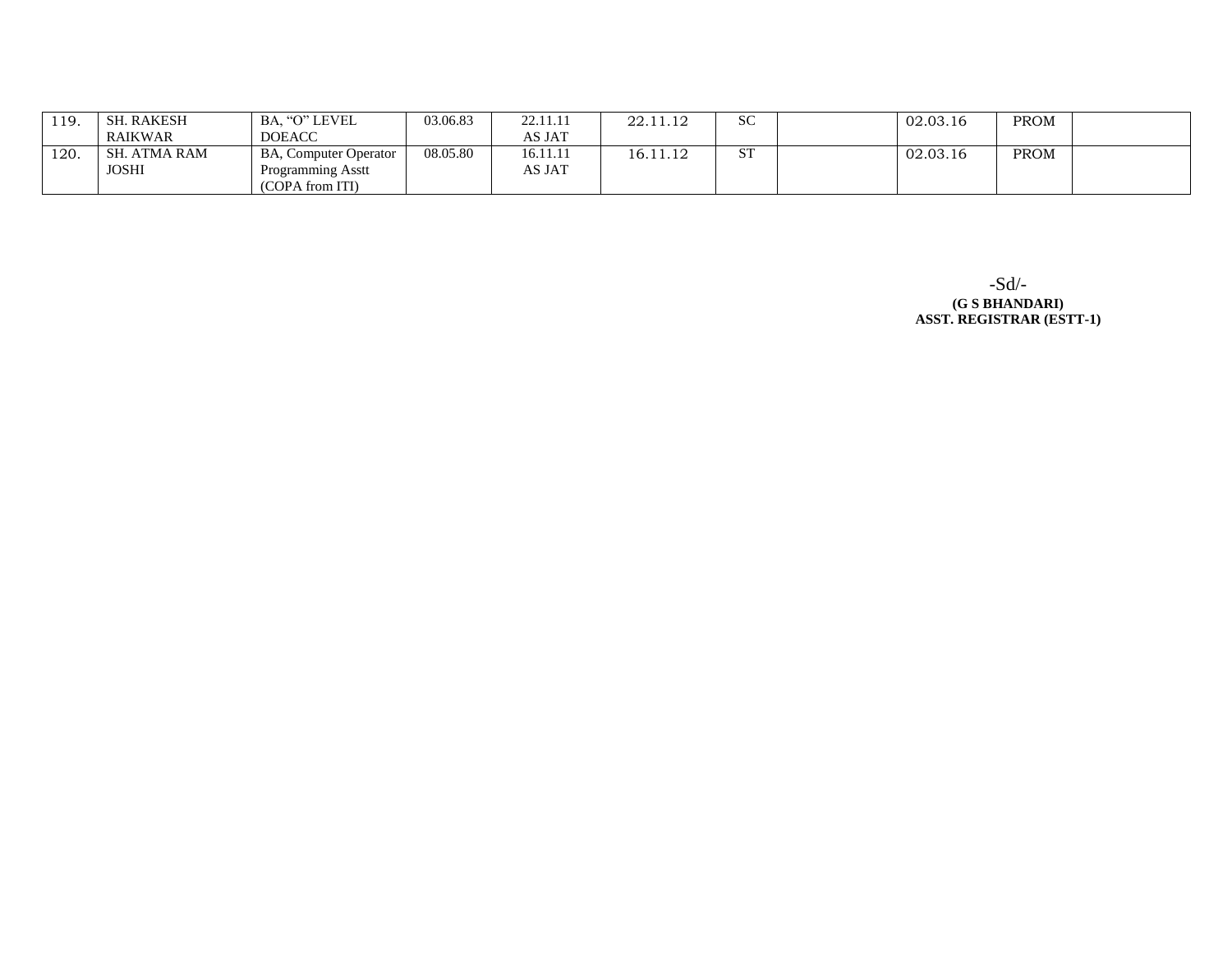# **FINAL SENIORITY LIST OF HEAD MALI IN THE PAY BAND OF RS.5200-20200 + GP RS.1900 AS ON 20.06.2017**

| Sr.            | Name of the<br>No. Official        | Educational<br><b>Qualifications</b> | Date of<br><b>Birth</b> | Initial apptt<br>in the<br>University | Date of<br>Confirmation | Category   | Date of Apptt. in the<br>Cadre |          | Mode of<br>Apptt./<br>Promo. | Date of<br>grant of<br>Time scale                                                         |
|----------------|------------------------------------|--------------------------------------|-------------------------|---------------------------------------|-------------------------|------------|--------------------------------|----------|------------------------------|-------------------------------------------------------------------------------------------|
|                |                                    |                                      |                         |                                       |                         |            | Adhoc/Temp                     | Regular  |                              |                                                                                           |
| $\overline{1}$ | <b>SH SHEETLA</b><br>PRASAD        | <b>VIII</b>                          | 01.06.63                | 27.06.1989<br>(as Mali)               | 27.06.1990              | Gen        |                                | 31.12.05 | $\mathsf{P}$                 | $1st$ UMS<br>24.11.1995<br>$2nd$ UMS<br>24.11.2003<br>Horticulture<br>Assistant-<br>Temp. |
| 2              | <b>SH RAM</b><br>LAKHAN            | Illetrate                            | 16.05.64                | 28.10.1991<br>(as Mali)               | 27.10.1992              | Gen        |                                | 31.12.05 | P                            | $1st$ UMS<br>28.10.1999<br>$2nd$ UMS<br>28.10.2007                                        |
| 3              | <b>SH BUDH</b><br>RAM              | Illetrate                            | 18.02.66                | 28.10.1991<br>(as Mali)               | 27.10.1992              | <b>SC</b>  |                                | 31.12.05 | $\mathbf{P}$                 | $1st$ UMS<br>28.10.1999<br>$2nd$ UMS<br>28.10.2007                                        |
| $\overline{4}$ | <b>MD HANIF</b>                    | Illetrate                            | 02.02.61                | 14.01.1992<br>(as Mali)               | 15.01.1993              | <b>GEN</b> |                                | 31.08.07 | D                            | 1 UMS<br>14.01.2000<br>$2nd$ UMS<br>15.01.2008                                            |
| $\overline{5}$ | <b>SH VIRENDER</b><br><b>KUMAR</b> | VIII, 10th                           | 15.12.74                | 12.04.2007<br>(as Mali)               | 31.08.2008              | <b>OBC</b> |                                | 31.08.07 | D                            | 1 <sup>st</sup> MACP<br>31.08.2015                                                        |
| 6              | <b>SH CHANDER</b><br>PAL           | $10^{TH}$ FAIL                       | 20.07.67                | 12.04.2007<br>(as Mali)               | 05.09.2008              | OBC        |                                | 05.09.07 | D                            | 1 <sup>st</sup> MACP<br>05.09.2015                                                        |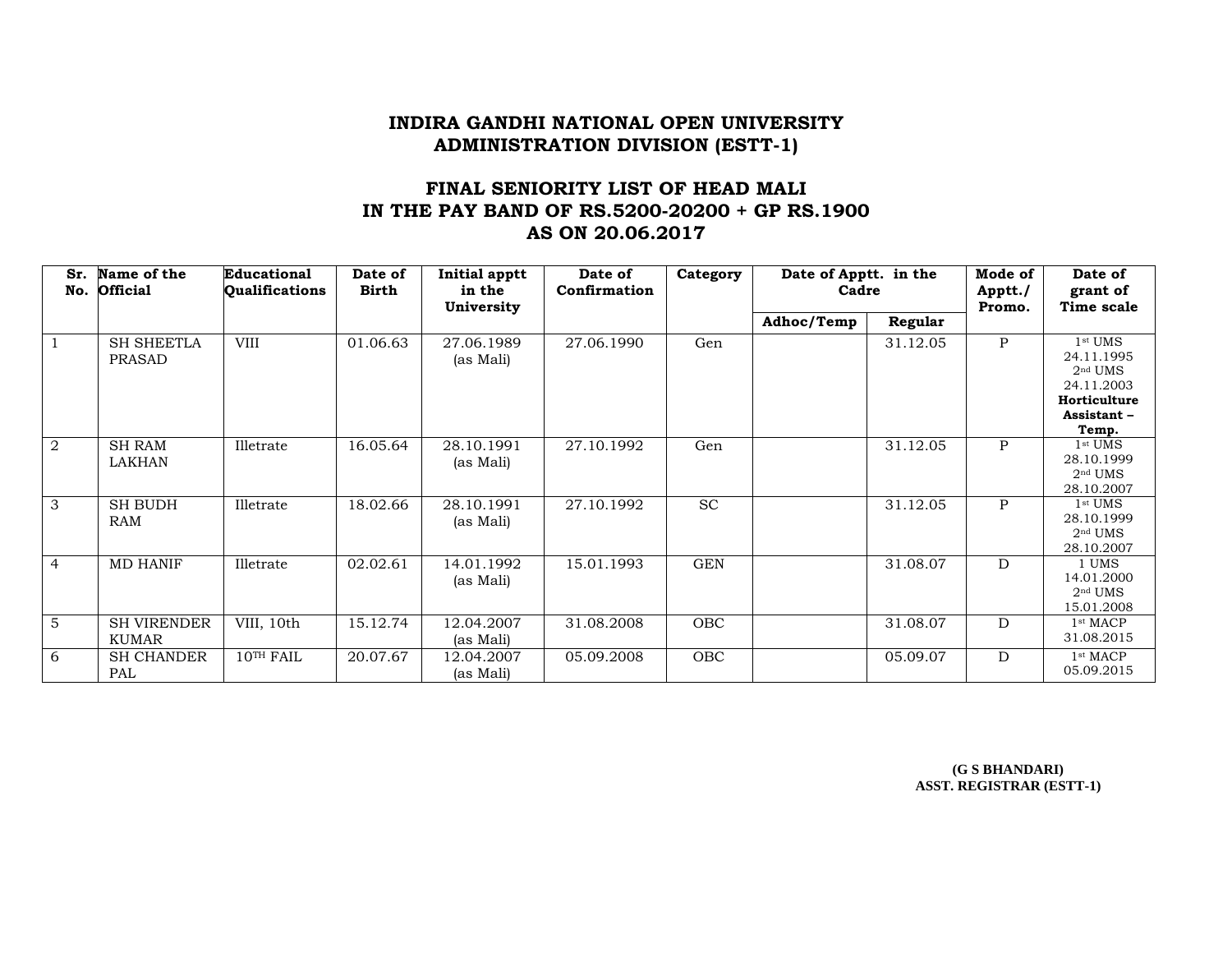# **FINAL SENIORITY LIST OF WIREMAN IN THE PAY BAND OF RS.5200-20200 + GP RS.2000 AS ON 20.06.2017**

| Sr.<br>No. | Name of the<br><b>Official</b>      | Educational<br><b>Oualifications</b>             | Date of<br><b>Birth</b> | <b>Initial apptt</b><br>in the<br>University | Date of<br>Confirmation | Category  | Date of Apptt. in the<br>Cadre |          | Mode of<br>Apptt./<br>Promo. | Date of<br>grant of<br>Time scale                              |
|------------|-------------------------------------|--------------------------------------------------|-------------------------|----------------------------------------------|-------------------------|-----------|--------------------------------|----------|------------------------------|----------------------------------------------------------------|
|            |                                     |                                                  |                         |                                              |                         |           | Adhoc/Temp                     | Regular  |                              |                                                                |
|            | <b>SH SUKHBIR</b><br>SINGH          | $10TH$ , ITI in the<br>Trade of<br>Wireman, 12th | 29.09.79                | 24.07.2007                                   | 24.07.2008              | <b>SC</b> |                                | 24.07.07 | D                            | 1 <sup>st</sup> MACP<br>24.07.2015                             |
| 2          | <b>SH DINESH</b><br>KUMAR<br>SHARMA | $10th$ , Diploma in<br>Electrical                | 01.03.66                | 18.10.1996<br>(as Helper)                    | 18.10.1997              | GEN       |                                | 09.11.12 |                              | $1st$ UMS<br>18.10.2004<br>2 <sup>nd</sup> MACPS<br>18.10.2012 |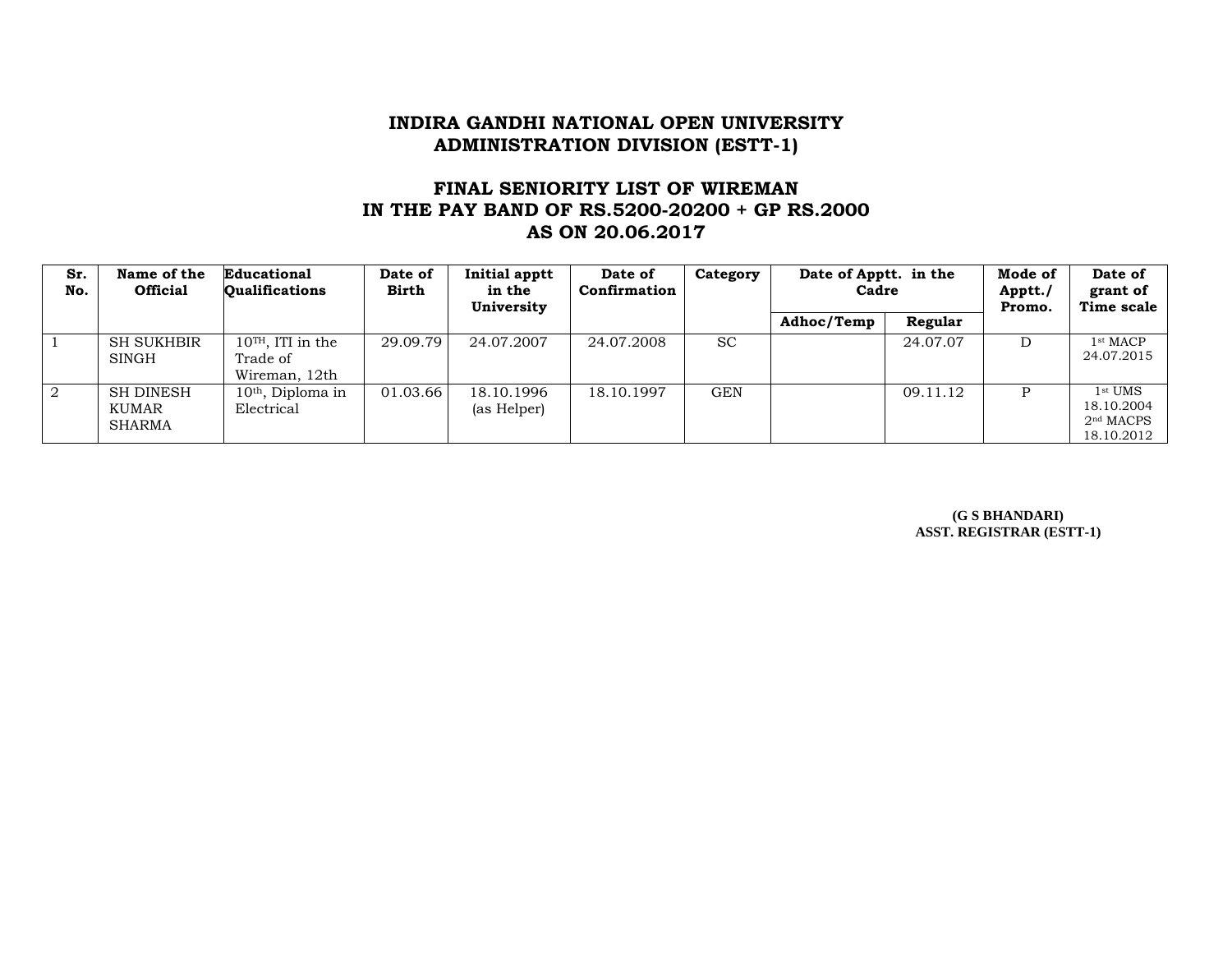## **FINAL SENIORITY LIST OF JUNIOR ENGINEER (CIVIL) IN THE PAY BAND OF RS.9300-34800 + GP RS.4200 AS ON 20.06.2017**

| Sr. Name of the<br>No. Official    | Educational<br>Oualifications                                          | Date of<br>Birth | Initial apptt<br>in the<br>University | Date of<br>Confirmation | Category   | Date of Apptt. in the<br>Cadre |          | Mode of<br>Apptt./<br>Promo. | Date of grant<br>of Time scale     |
|------------------------------------|------------------------------------------------------------------------|------------------|---------------------------------------|-------------------------|------------|--------------------------------|----------|------------------------------|------------------------------------|
|                                    |                                                                        |                  |                                       |                         |            | Adhoc/Temp                     | Regular  |                              |                                    |
| <b>SH SURESH</b><br><b>CHANDER</b> | BE (CIVIL),<br>Diploma in MMT,<br>CIC, Certificate in<br>Autocard, MBA | 01.06.72         | 29.05.07                              | 29.05.08                | <b>OBC</b> |                                | 29.05.07 | <b>DR</b>                    | 1 <sup>st</sup> MACP<br>29.05.2015 |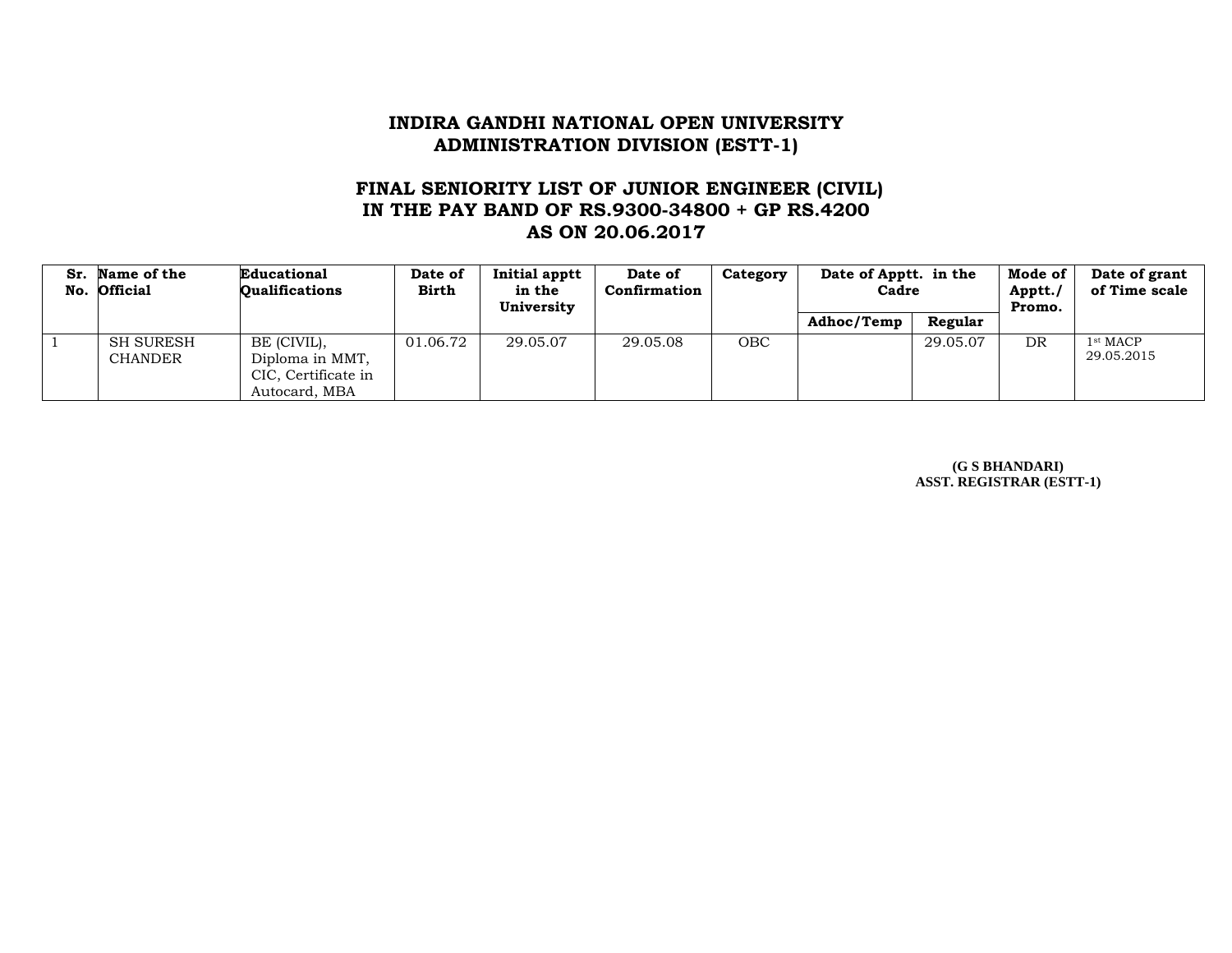#### **FINAL SENIORITY LIST OF JUNIOR ENGINEER (ELECTRICAL) IN THE PAY BAND OF RS.9300-34800 + GP RS.4200 AS ON 20.06.2017**

| Sr. Name of the<br>No. Official | Educational<br><b>Oualifications</b>    | Date of<br><b>Birth</b> | Initial<br>apptt in<br>the | Date of<br>Confirmation | Category   | Date of Apptt. in the<br>Cadre |          | Mode<br>оf<br>Apptt | Date of<br>grant of<br>Time scale |
|---------------------------------|-----------------------------------------|-------------------------|----------------------------|-------------------------|------------|--------------------------------|----------|---------------------|-----------------------------------|
|                                 |                                         |                         | University                 |                         |            | Adhoc/Temp                     | Regular  |                     |                                   |
|                                 |                                         |                         |                            |                         |            |                                |          | Prom                |                                   |
|                                 |                                         |                         |                            |                         |            |                                |          | о.                  |                                   |
| <b>SH SATISH</b><br>SHARMA      | $12TH$ , Diploma in<br>Electrical Engg. | 20.07.62                | 03.08.07                   | 03.08.08                | <b>GEN</b> |                                | 03.08.07 | DR                  | AE(ELECT)<br>- TEMP               |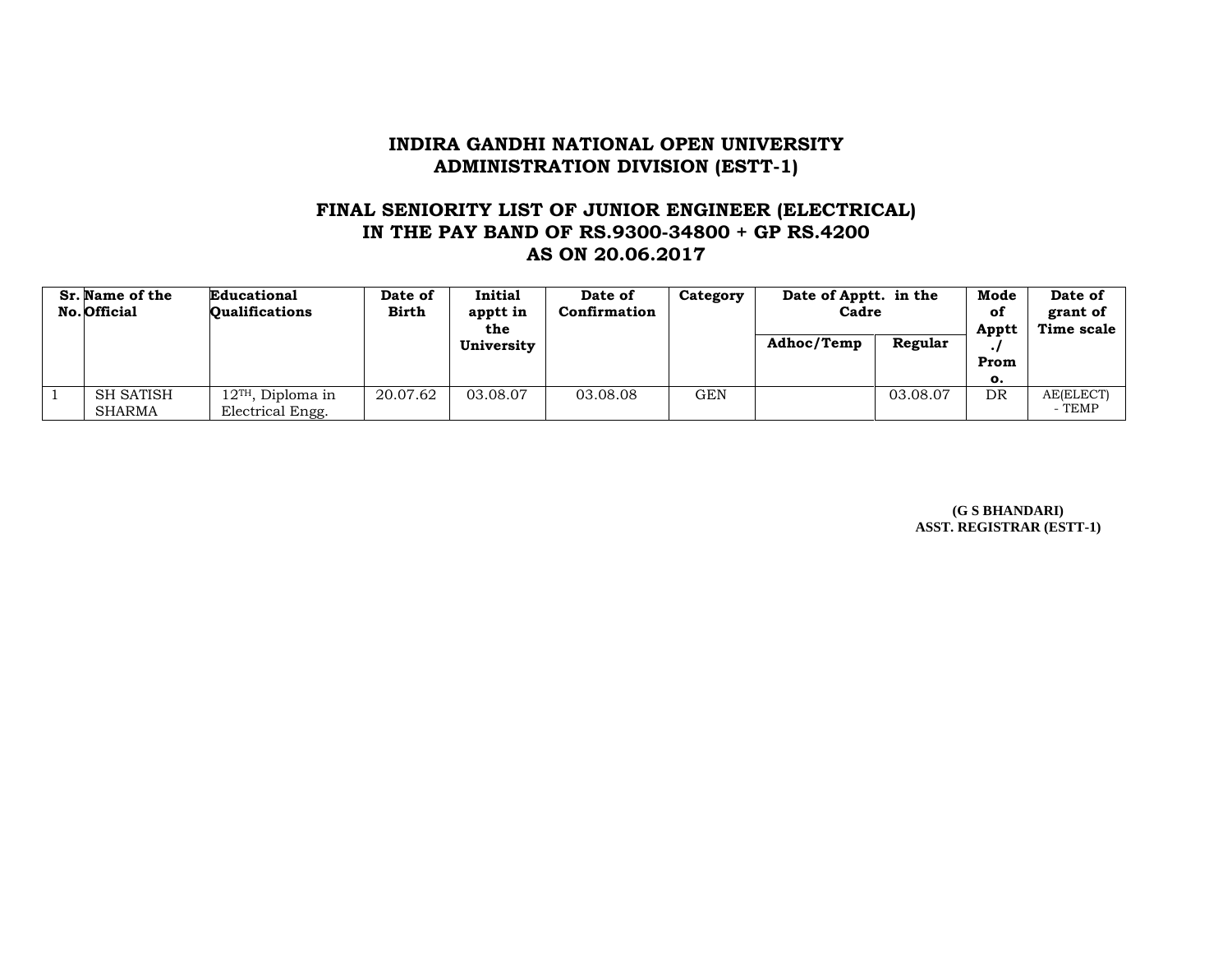## **FINAL SENIORITY LIST OF JUNIOR ENGINEER (AUTOMOBILE) IN THE PAY BAND OF RS.9300-34800 + GP RS.4200 AS ON 20.06.2017**

| Sr. | Name of the<br>No. Official | Educational<br><b>Qualifications</b> | Date of<br><b>Birth</b> | Initial apptt<br>in the<br>University | Date of<br>Confirmation | Category  | Date of Apptt. in the<br>Cadre |          | Mode of<br>Apptt./<br>Promo. | Date of grant<br>of Time scale                               |
|-----|-----------------------------|--------------------------------------|-------------------------|---------------------------------------|-------------------------|-----------|--------------------------------|----------|------------------------------|--------------------------------------------------------------|
|     |                             |                                      |                         |                                       |                         |           | Adhoc/<br>Temp                 | Regular  |                              |                                                              |
|     | SH YOGRAJ*                  | Matric, Dip. In<br>Mech. Engg, BA    | 02.07.66                | 09.01.95                              | 09.01.96                | <b>SC</b> |                                | 09.01.95 | DR                           | $1st$ UMS<br>09.01.2003<br>$2^{\text{nd}}$ UMS<br>09.01.2011 |

\* Sh. Yograj, now Asst. Engineer (Automobile) (personal to him).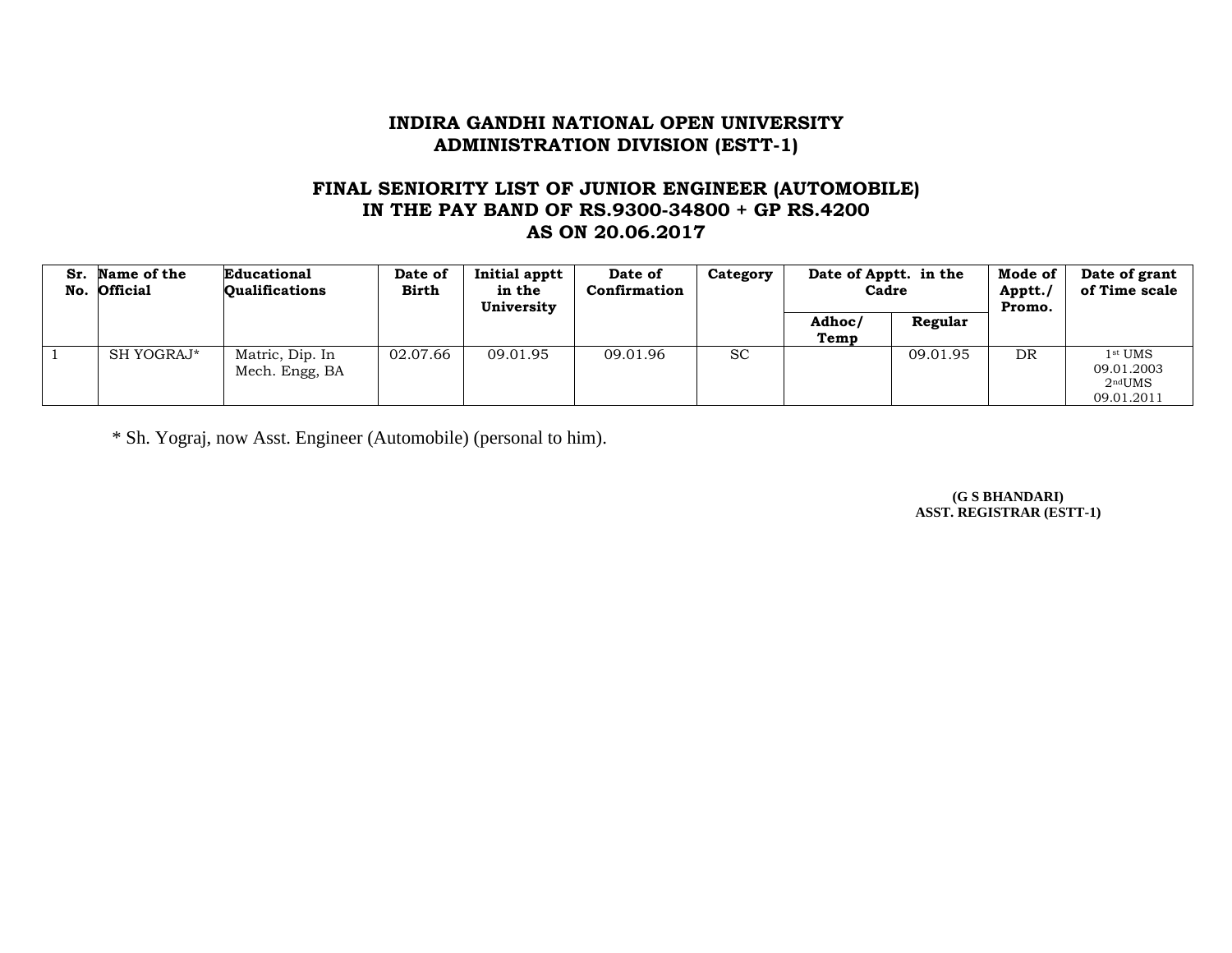### **FINAL SENIORITY LIST OF DRAFTSMAN IN THE PAY BAND OF RS.9300-34800 + GP RS.4200 AS ON 20.06.2017**

| Sr. | <b>Name of the</b><br>No. Official  | Educational<br><b>Qualifications</b>                                                                     | Date of<br><b>Birth</b> | Initial<br>apptt in<br>the | Date of<br>Confirmation | Category   | Date of Apptt. in the<br>Cadre |          | Mode of<br>Apptt./<br>Promo. | Date of<br>grant of<br>Time scale |
|-----|-------------------------------------|----------------------------------------------------------------------------------------------------------|-------------------------|----------------------------|-------------------------|------------|--------------------------------|----------|------------------------------|-----------------------------------|
|     |                                     |                                                                                                          |                         | University                 |                         |            | Adhoc/Temp                     | Regular  |                              |                                   |
|     | <b>SH SUBHASH</b><br><b>CHANDER</b> | Intermediate,<br>Certificate in<br>Draftsman (Civil),<br>ITI Gurgaon,<br>Diploma in Civil<br>Engineering | 30.08.60                | 10.01.91                   | 10.01.92                | <b>GEN</b> |                                | 10.01.91 | DR                           | AE (CIVIL) –<br>TEMP.             |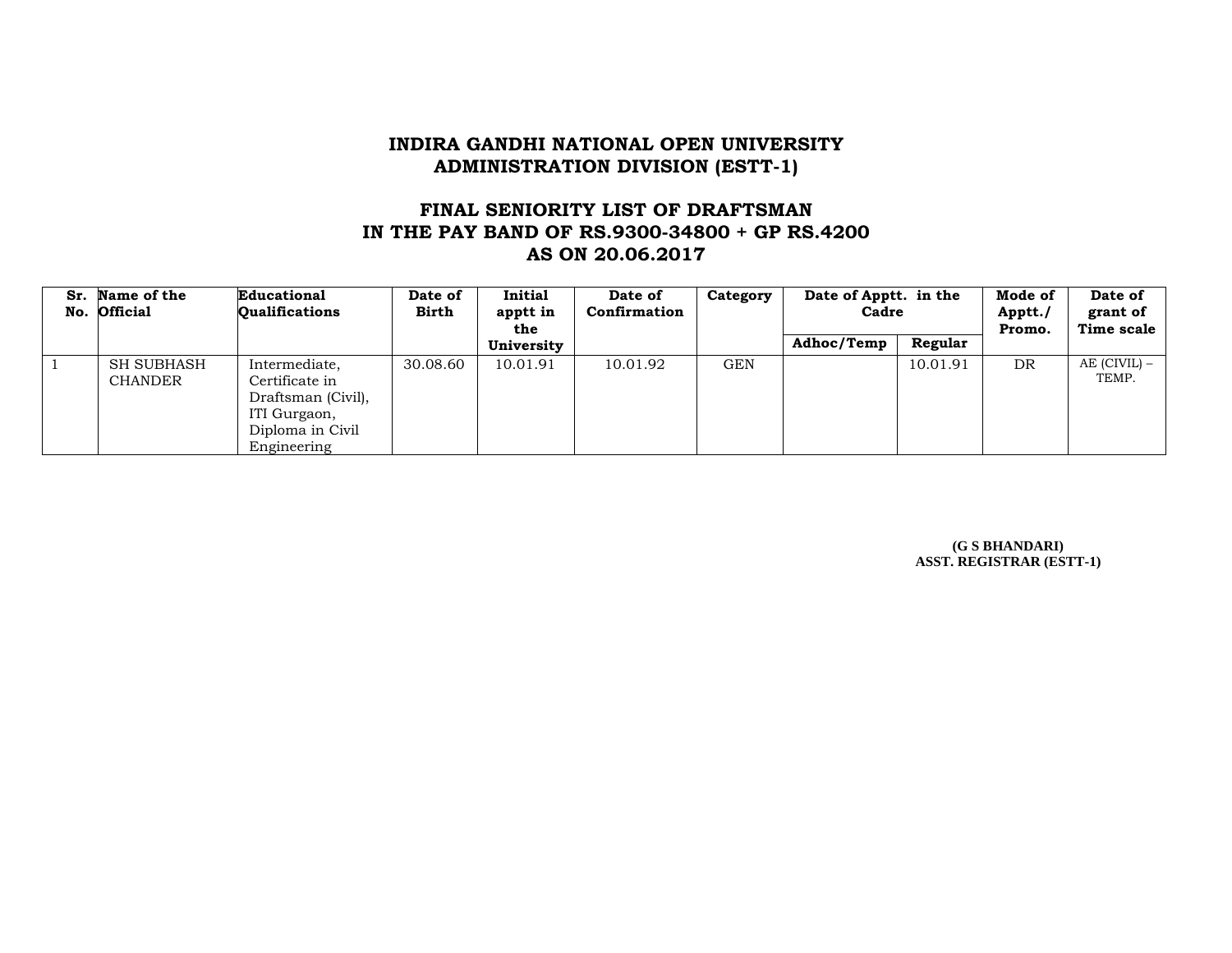## **FINAL SENIORITY LIST OF ELECTRICIAN IN THE PAY BAND OF RS.5200-20200 + GP RS.2800 AS ON 20.06.2017**

| Sr.<br>No.     | Name of the<br><b>Official</b>             | Educational<br><b>Qualifications</b>    | Date of<br><b>Birth</b> | <b>Initial</b><br>apptt in<br>the | Date of<br>Confirmation | Category   | Date of Apptt. In the<br>Cadre |          | Mode of<br>Apptt./<br>Promo. | Date of<br>grant of<br>Time scale                                       |
|----------------|--------------------------------------------|-----------------------------------------|-------------------------|-----------------------------------|-------------------------|------------|--------------------------------|----------|------------------------------|-------------------------------------------------------------------------|
|                |                                            |                                         |                         | University                        |                         |            | Adhoc/Temp                     | Regular  |                              |                                                                         |
|                | <b>SH RAKESH</b><br>KUMAR                  | X, ITI<br>(Electrician),<br>Meerut      | 04.07.59                | 21.02.91                          | 21.02.92                | <b>SC</b>  |                                | 21.02.91 | DR                           | $1st$ UMS<br>21.02.1999<br>$2nd$ UMS<br>21.02.2007                      |
| 2              | <b>SH JAGDISH</b><br>PRASAD <sup>(*)</sup> | X, ITI<br>(Wireman)<br>Pusa, Delhi      | 06.04.61                | 16.04.93                          | 16.04.94                | <b>SC</b>  |                                | 16.04.93 | DR                           | $1st$ UMS<br>16.04.2001<br>2 <sup>nd</sup> MACP<br>16.04.2009           |
| 3              | SH SHASHI<br><b>KANT PRASAD</b>            | X, ITI (Elect),<br>SCT, Patna           | 13.04.74                | 15.04.96                          | 15.04.97                | <b>ST</b>  |                                | 15.04.96 | DR                           | 1 <sup>ST</sup> UMS<br>15.04.2004<br>2 <sup>nd</sup> MACP<br>15.04.2012 |
| $\overline{4}$ | <b>SH JAGBIR</b><br><b>SINGH</b>           | $10TH$ , ITI in<br>Electrician<br>Trade | 15.07.69                | 21.06.07                          | 21.06.08                | <b>GEN</b> |                                | 21.06.07 | DR                           | 1 <sup>st</sup> MACP<br>21.06.2015                                      |

(\*) Sh Jagdish Prasad has been selected and appointed as Asstt. Electric Fitter/Sub-station Attendant w.e.f 16.04.1993. According to modified R&P Rules for CMD, Sh Jagdish Prasad re-designated as Electrician vide notification No.IG/Admn(G)/BM-75/2003/1008 dated 03.05.2005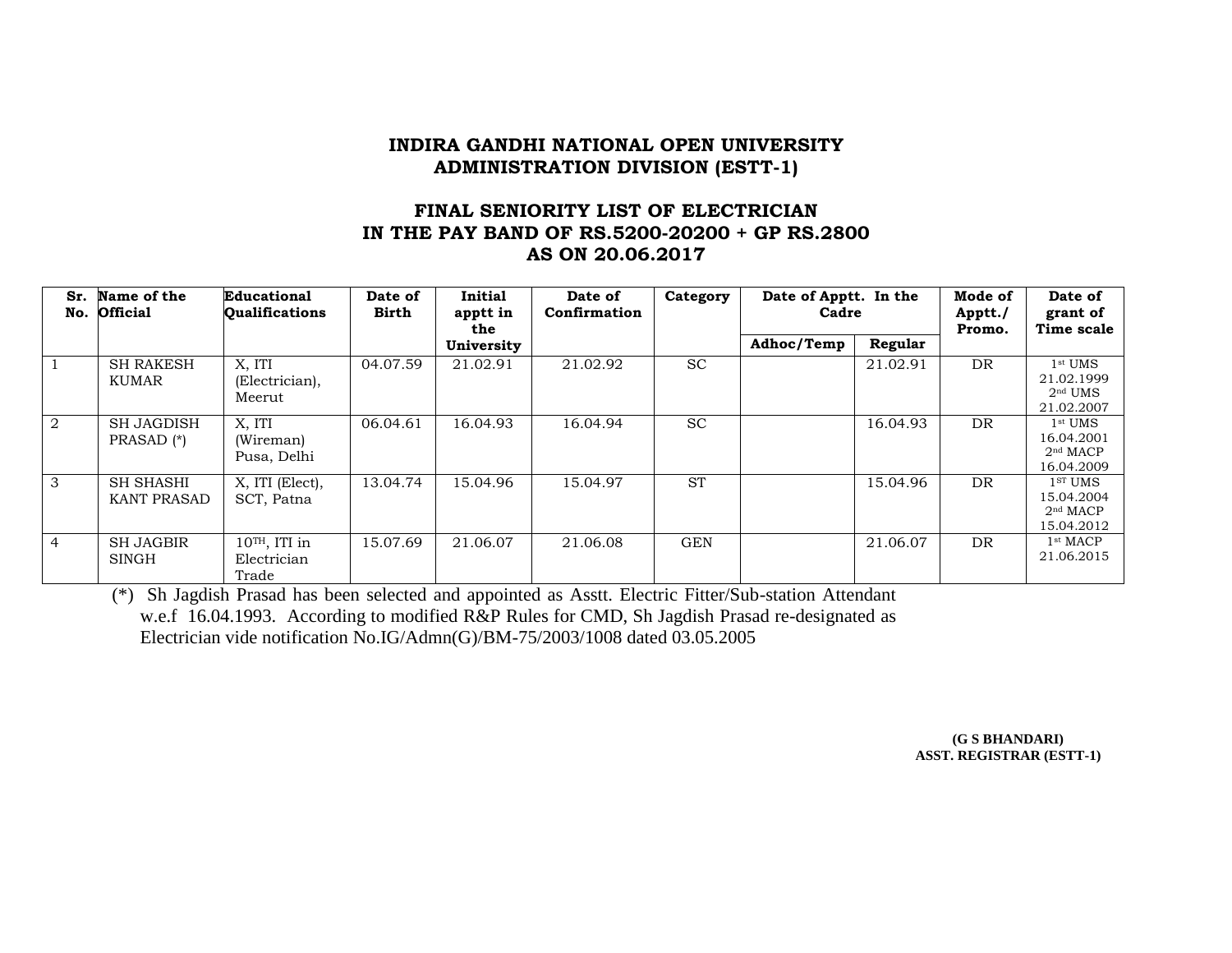## **FINAL SENIORITY LIST OF CARPENTER (CMD) IN THE PAY BAND OF RS.5200-20200 + GP RS.2400 AS ON 20.06.2017**

| Sr. Name of the<br>No. Official | <b>Educational</b><br><b>Qualifications</b>                         | Date of<br>Birth | Initial<br>apptt in<br>the | Date of<br>Confirmation | Category | Date of Apptt. in the<br>Cadre |          | Mode of<br>Apptt./<br>Promo. | Date of grant<br>of Time scale                                            |
|---------------------------------|---------------------------------------------------------------------|------------------|----------------------------|-------------------------|----------|--------------------------------|----------|------------------------------|---------------------------------------------------------------------------|
|                                 |                                                                     |                  | University                 |                         |          | Adhoc/Temp                     | Regular  |                              |                                                                           |
| SH PARSURAM<br><b>SUTAR</b>     | IX, Cer in<br>Carpentry<br>from NIOS.<br>$10th$ from<br><b>NIOS</b> | 08.01.67         | 07.02.91                   | 08.02.92                | GEN      |                                | 07.02.91 | DR.                          | $1st$ Sr. Scale<br>4500-7000<br>w.e.f 07.02.99<br>$2nd$ UMS<br>07.02.2007 |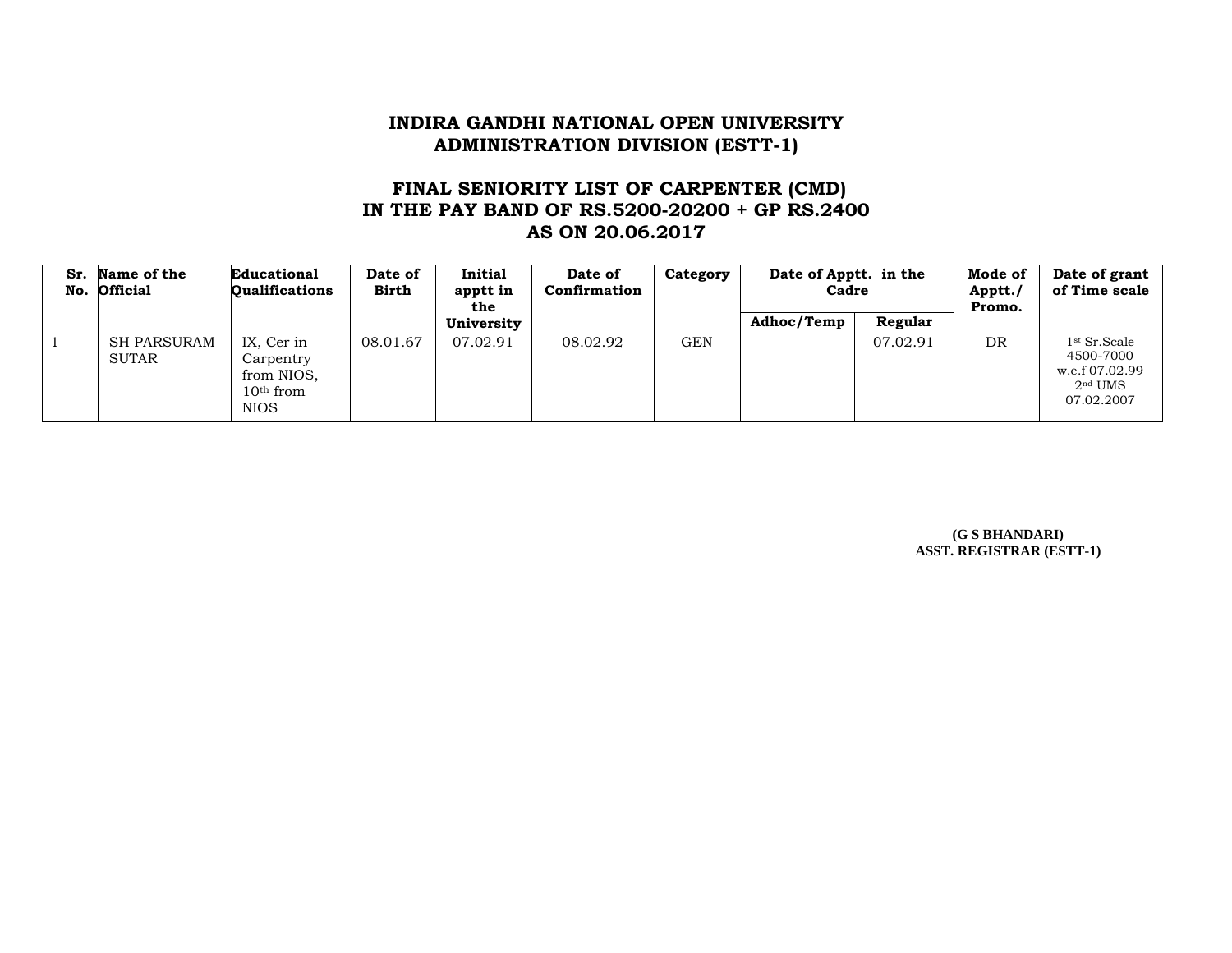# **FINAL SENIORITY LIST OF PLUMBER IN THE PAY BAND OF RS.5200-20200 + GP RS.2000 AS ON 20.06.2017**

| Sr.<br>No. | Name of the Official Educational | <b>Qualifications</b> | Date of<br><b>Birth</b> | Initial<br>apptt in<br>the | Date of<br>Confirmation | Category   | Date of Apptt. in the<br>Cadre |          | Mode of<br>Apptt./<br>Promo. | Date of<br>grant of<br>Time scale                  |
|------------|----------------------------------|-----------------------|-------------------------|----------------------------|-------------------------|------------|--------------------------------|----------|------------------------------|----------------------------------------------------|
|            |                                  |                       |                         | University                 |                         |            | Adhoc/Temp                     | Regular  |                              |                                                    |
|            | SH BIREN KUMAR<br><b>ROUT</b>    | 8th                   | 10.11.63                | 07.02.91                   | 07.02.92                | <b>GEN</b> |                                | 07.02.91 | DR                           | $1st$ UMS<br>07.02.1999<br>$2nd$ UMS<br>07.02.2007 |
| $\sqrt{2}$ | <b>SH NIRAJAN</b><br>MALIK       | <b>VIII</b>           | 10.04.65                | 11.02.91                   | 11.02.92                | <b>SC</b>  |                                | 11.02.91 | DR                           | $1st$ UMS<br>11.02.1999<br>$2nd$ UMS<br>11.02.2007 |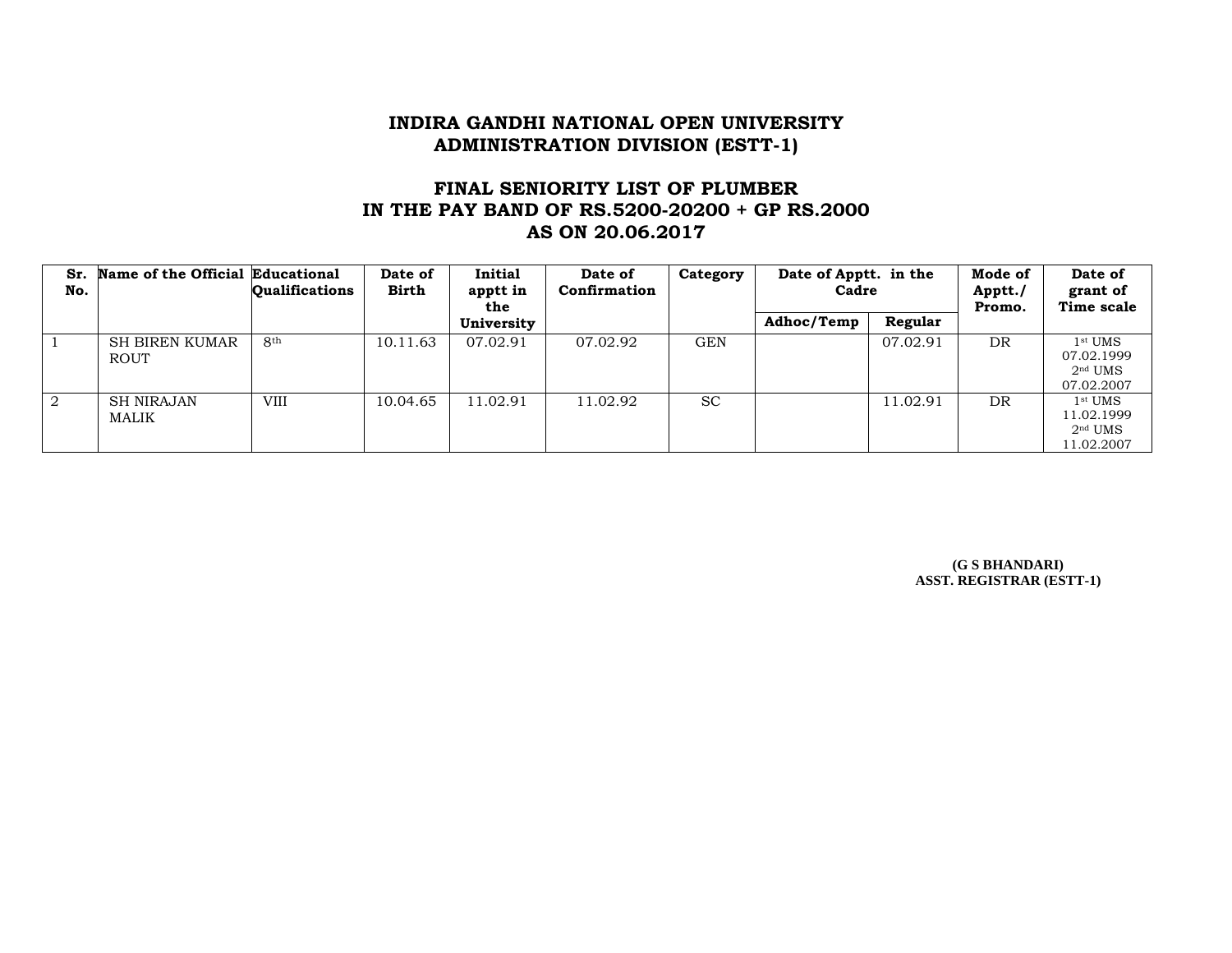# **FINAL SENIORITY LIST OF MASON IN THE PAY BAND OF RS.5200-20200 + GP RS.2000 AS ON 20.06.2017**

| Sr.<br>No. | Name of the<br><b>Official</b> | Educational<br><b>Oualifications</b> | Date of<br><b>Birth</b> | Initial<br>apptt in<br>the | Date of<br>Confirmation | Category  | Date of Apptt. in the<br>Cadre |          | Mode of<br>Apptt./<br>Promo. | Date of<br>grant of<br>Time scale                  |
|------------|--------------------------------|--------------------------------------|-------------------------|----------------------------|-------------------------|-----------|--------------------------------|----------|------------------------------|----------------------------------------------------|
|            |                                |                                      |                         | University                 |                         |           | Adhoc/Temp                     | Regular  |                              |                                                    |
|            | <b>SH KULMANI</b><br>MALIK     | VIII                                 | 08.04.70                | 07.02.91                   | 07.02.92                | <b>SC</b> |                                | 07.02.91 | DR                           | $1st$ UMS<br>07.02.1999<br>$2nd$ UMS<br>07.02.2007 |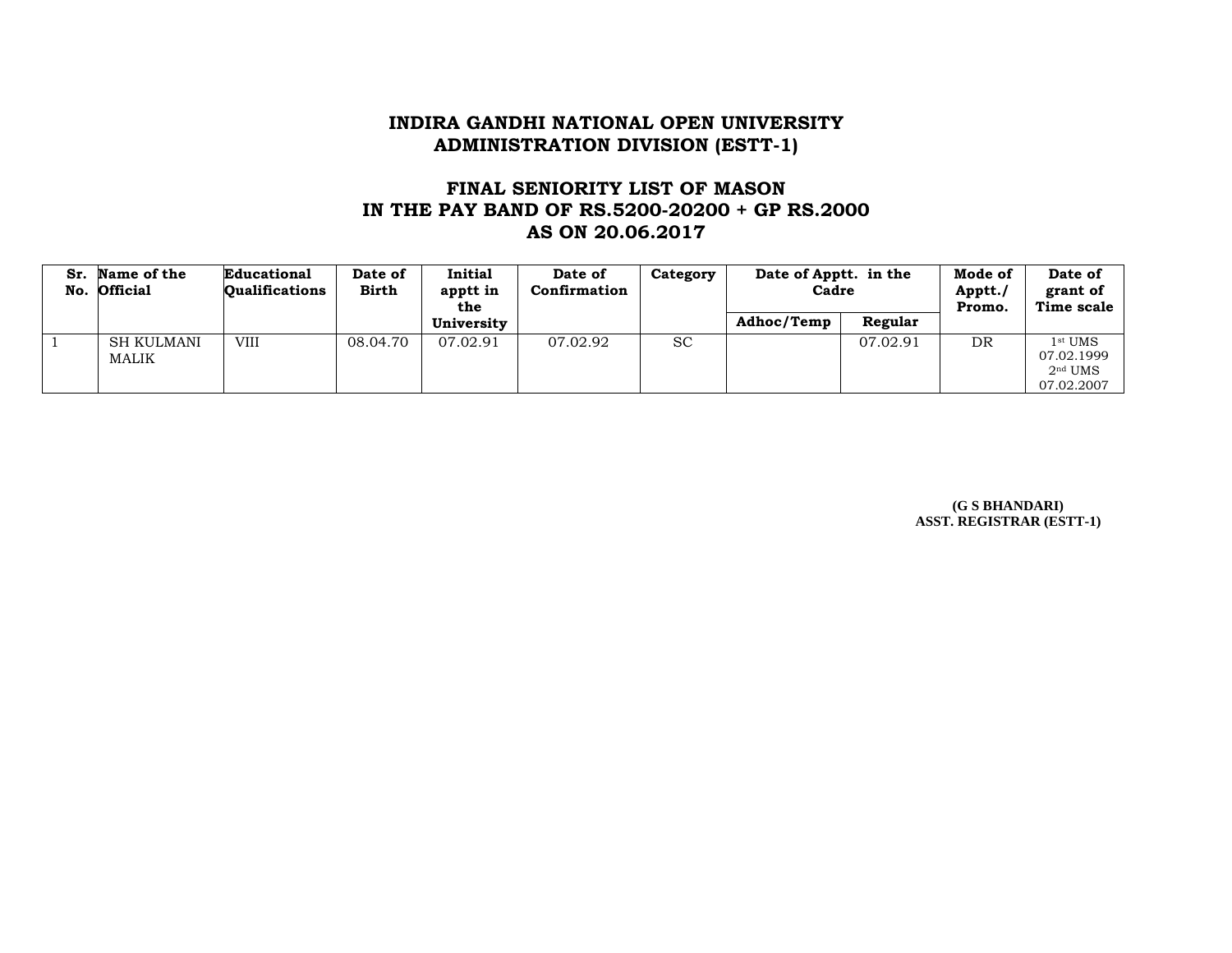## **FINAL SENIORITY LIST OF HORTICULTURE ASSISTANT IN THE PAY BAND OF RS.5200-20200 + GP RS.2800 AS ON 20.06.2017**

| Sr. | <b>Name of the</b><br>No. Official | Educational<br><b>Oualifications</b>                           | Date of<br><b>Birth</b> | Initial<br>apptt in<br>the | Date of<br>Confirmation | Category | Date of Apptt. In the<br>Cadre |          | Mode of<br>Apptt./<br>Promo. | Date of<br>grant of<br>Time scale                                          |
|-----|------------------------------------|----------------------------------------------------------------|-------------------------|----------------------------|-------------------------|----------|--------------------------------|----------|------------------------------|----------------------------------------------------------------------------|
|     |                                    |                                                                |                         | University                 |                         |          | Adhoc/Temp                     | Regular  |                              |                                                                            |
|     | DR GOPAL<br><b>SINGH</b>           | B.Sc (Agriculture),<br>M.Sc (Hort), Ph.D<br>(Hort), NET (Hort) | 15.08.76                | 08.06.07                   | 08.06.08                | GEN      |                                | 08.06.07 | DR                           | 1 <sup>st</sup> MACP<br>08.06.2015<br>Horticulture<br>Supervisor-<br>Temp. |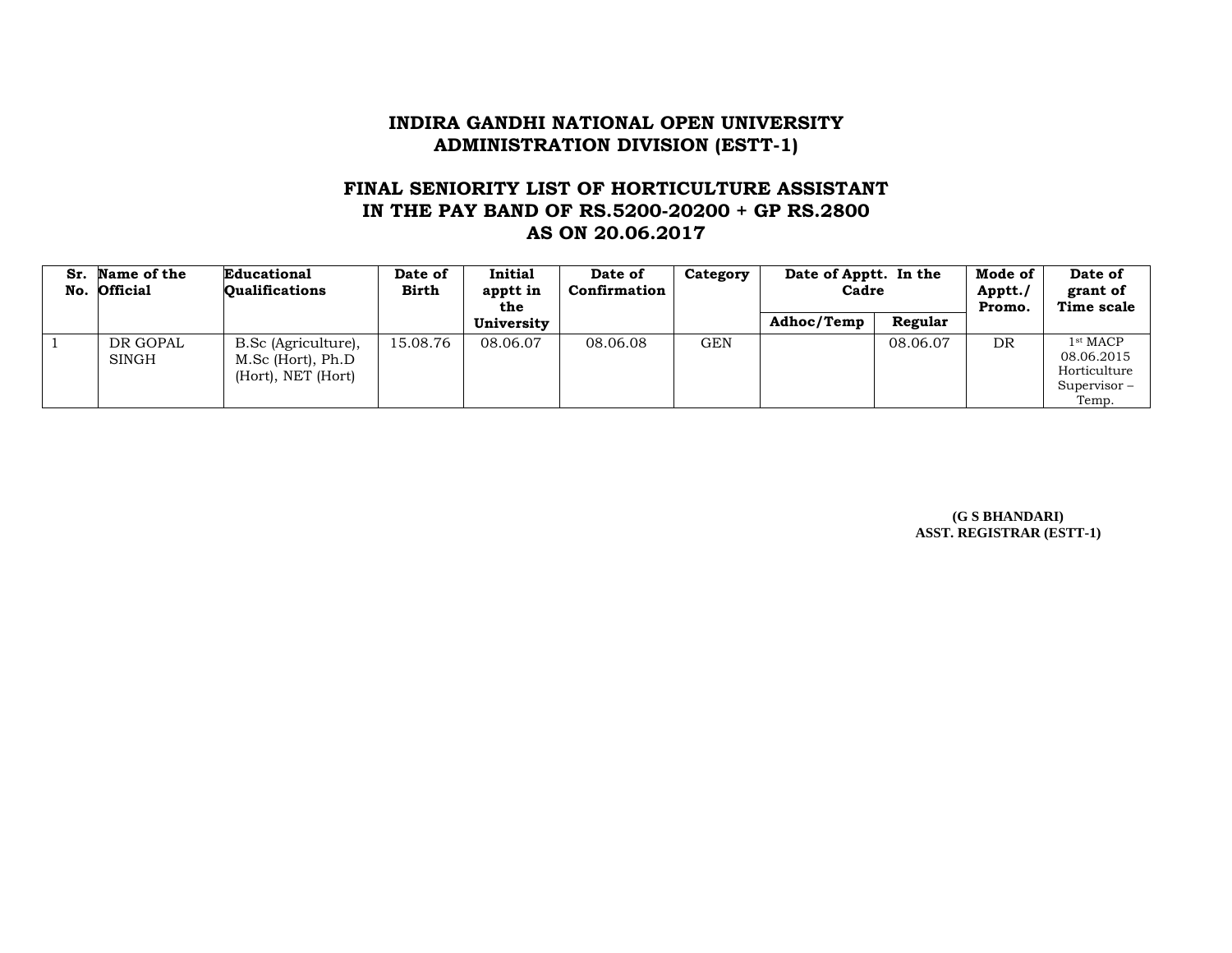## **FINAL SENIORITY LIST OF WORK ASSISTANT (HORTICULTURE) IN THE PAY BAND OF RS.5200-20200 + GP RS.2400 AS ON 20.06.2017**

| Sr. | Name of the<br>No. Official              | Educational<br><b>Oualifications</b> | Date of<br>Birth | Initial apptt<br>in the<br>Universitv | Date of<br>Confirmatio<br>$\mathbf n$ | Categor | Date of Apptt. In the<br>Cadre |          | Mode of<br>Apptt./<br>Promo. | Date of<br>grant of<br>Time scale                                       |
|-----|------------------------------------------|--------------------------------------|------------------|---------------------------------------|---------------------------------------|---------|--------------------------------|----------|------------------------------|-------------------------------------------------------------------------|
|     |                                          |                                      |                  |                                       |                                       |         | Adhoc/Temp                     | Regular  |                              |                                                                         |
|     | <b>SH PRADEEP</b><br>KUMAR<br>$GUPTA(*)$ | B.Sc (Agriculture)<br>MA (ECO)       | 10.02.61         | 22.09.1992                            | 22.09.1993                            | GEN     |                                | 22.09.92 | DR                           | 1 <sup>ST</sup> UMS<br>22.09.2000<br>2 <sup>nd</sup> MACP<br>22.09.2008 |

\* One post of Assistant was utilized for regularize the services of Sh. Pradeep Kr. Gupta as Work Asstt. (Horticulture)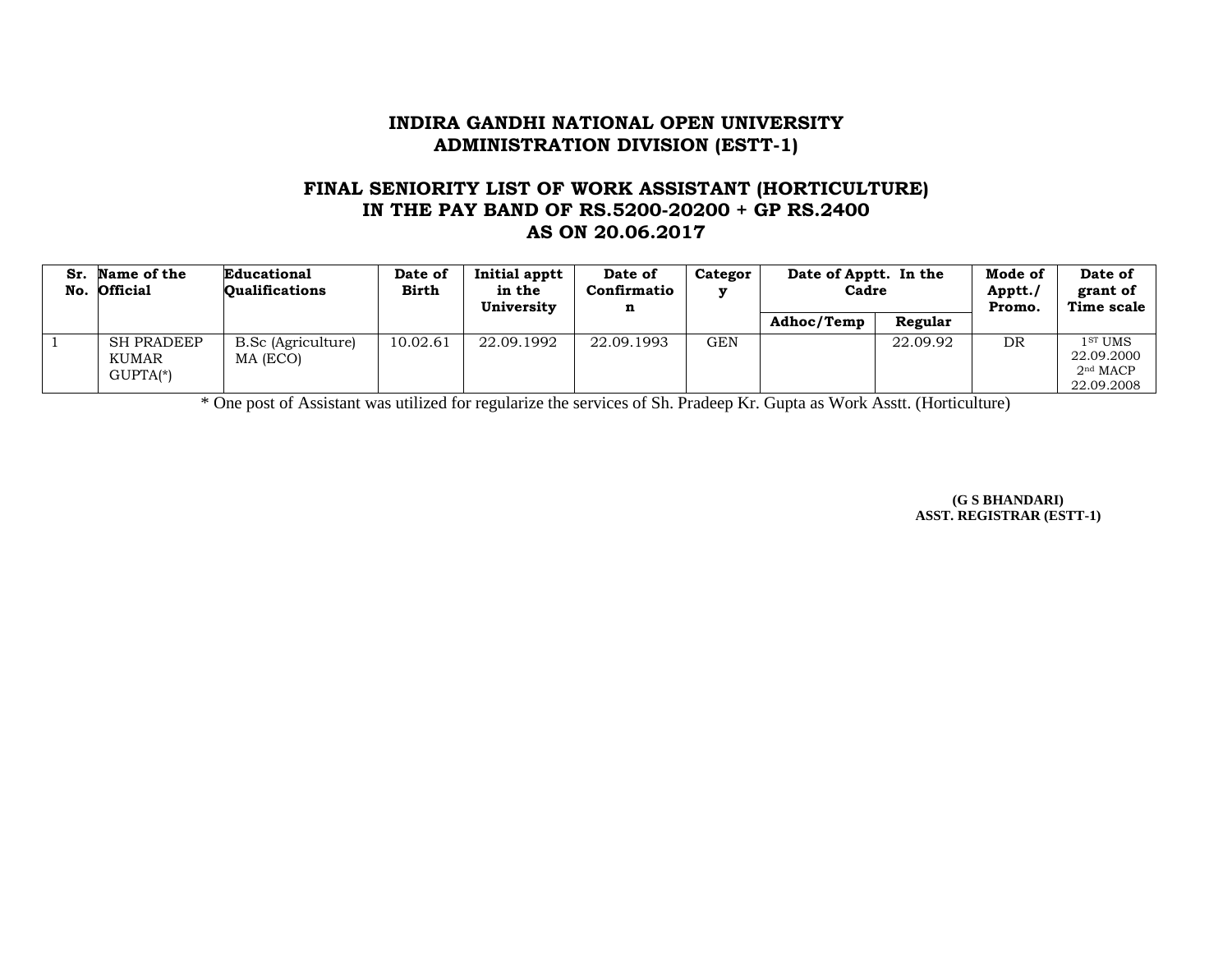# **FINAL SENIORITY LIST OF PUMP OPERATOR IN THE PAY BAND OF RS.5200-20200 + GP RS.2000 AS ON 20.06.2017**

| Sr. Name of the<br>No. Official              | Educational<br><b>Oualifications</b>      | Date of<br><b>Birth</b> | <b>Initial</b><br>apptt in<br>the | Date of<br>Confirmation | Category | Date of Apptt. in the<br>Cadre |          | Mode of<br>Apptt./<br>Promo. | Date of<br>grant of<br>Time scale                             |
|----------------------------------------------|-------------------------------------------|-------------------------|-----------------------------------|-------------------------|----------|--------------------------------|----------|------------------------------|---------------------------------------------------------------|
|                                              |                                           |                         | University                        |                         |          | Adhoc/Temp                     | Regular  |                              |                                                               |
| <b>SH DEVENDER</b><br>KUMAR<br><b>SHARMA</b> | $12$ <sup>TH</sup> , ITI in<br>Electrical | 01.03.69                | 13.10.97<br>AS<br><b>HELPER</b>   | 13.10.98                | UR       |                                | 06.10.15 | <b>PR</b>                    | $1st$ UMS<br>13.10.2005<br>2 <sup>nd</sup> MACP<br>13.10.2013 |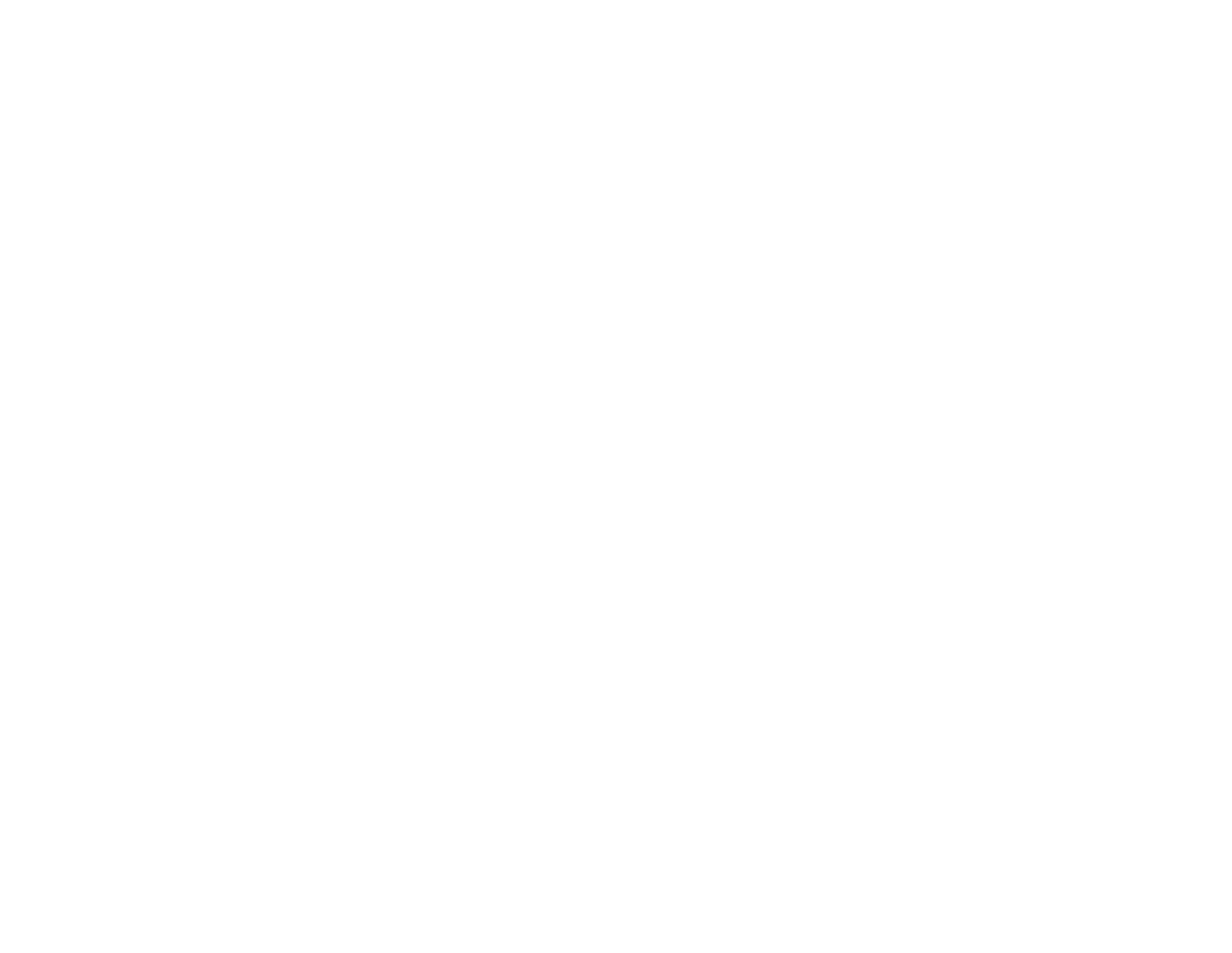



#### **Subject: Final Seniority List of Asst. Executive (Data Processing) of IGNOU in the Pay Band-II i.e. Rs.9300-34800 + Grade Pay Rs.4200 as on 20.06.2017.**

The provisional seniority list of Asst. Executive (Data Processing) was circulated vide letter No. AD/2/NA/ESTT/12/9 dated 17.03.2017 inviting representations/objections, if any, from the concerned officials. The corrections wherever necessary as pointed out by the officials concerned have been carried out.

A final seniority list of Asst. Executive (Data Processing) is enclosed for information of all concerned.

> **(G S BHANDARI) ASST. REGISTRAR (ESTT-1)**

- 1. Officials concerned (By name)
- 2. HODs concerned
- 3. CR Cell
- 4. ERP Cell
- 5. Office Order File
- 6. Spare copy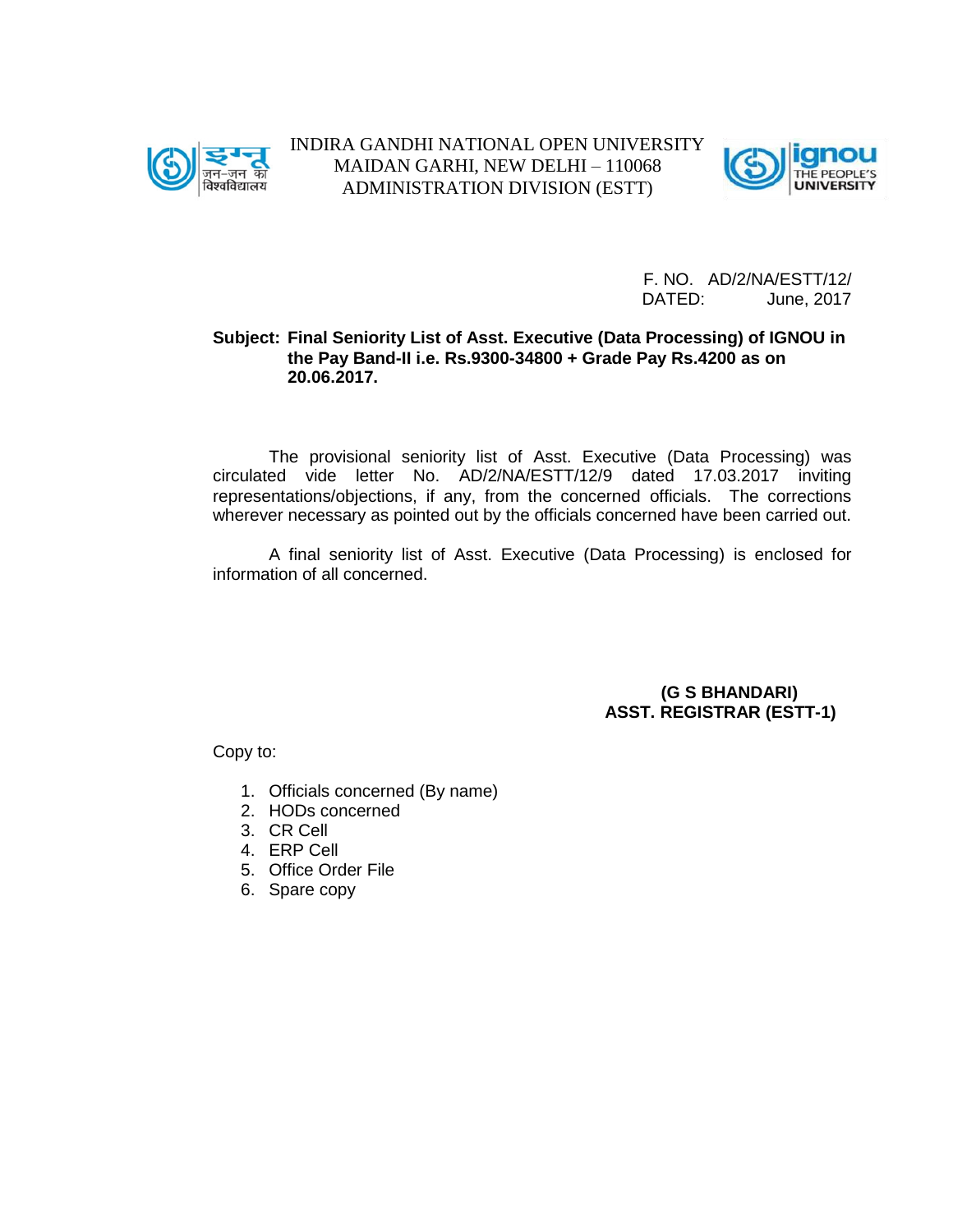



F. NO. AD/2/NA/ESTT/12/ DATED: June, 2017

#### **Subject: Final Seniority List of Junior Engineer (Civil) of IGNOU in the Pay Band-II i.e. Rs.9300-34800 + Grade Pay Rs.4200 as on 20.06.2017.**

The provisional seniority list of Junior Engineer (Civil) was circulated vide letter No. AD/2/NA/ESTT/12/10 dated 17.03.2017 inviting representations/objections, if any, from the concerned officials. The corrections wherever necessary as pointed out by the officials concerned have been carried out.

A final seniority list of Junior Engineer (Civil) is enclosed for information of all concerned.

#### **(G S BHANDARI) ASST. REGISTRAR (ESTT-1)**

- 1. Officials concerned (By name)
- 2. HODs concerned
- 3. CR Cell
- 4. ERP Cell
- 5. Office Order File
- 6. Spare copy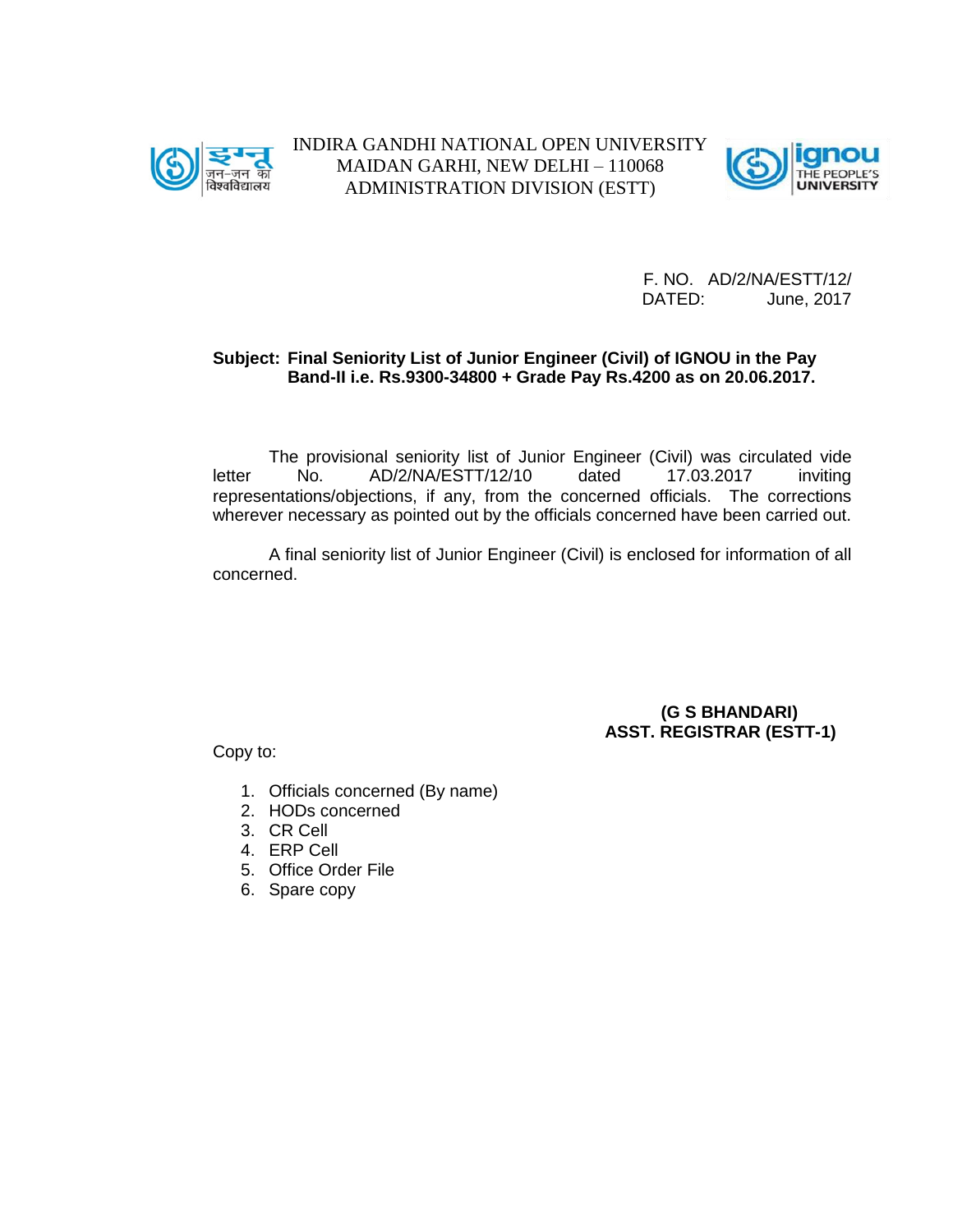



#### **Subject: Final Seniority List of Junior Engineer (Electrical) of IGNOU in the Pay Band-II i.e. Rs.9300-34800 + Grade Pay Rs.4200 as on 20.06.2017.**

The provisional seniority list of Junior Engineer (Electrical) was circulated vide letter No. AD/2/NA/ESTT/12/11 dated 17.03.2017 inviting representations/objections, if any, from the concerned officials. The corrections wherever necessary as pointed out by the officials concerned have been carried out.

A final seniority list of Junior Engineer (Electrical) is enclosed for information of all concerned.

> **(G S BHANDARI) ASST. REGISTRAR (ESTT-1)**

- 1. Officials concerned (By name)
- 2. HODs concerned
- 3. CR Cell
- 4. ERP Cell
- 5. Office Order File
- 6. Spare copy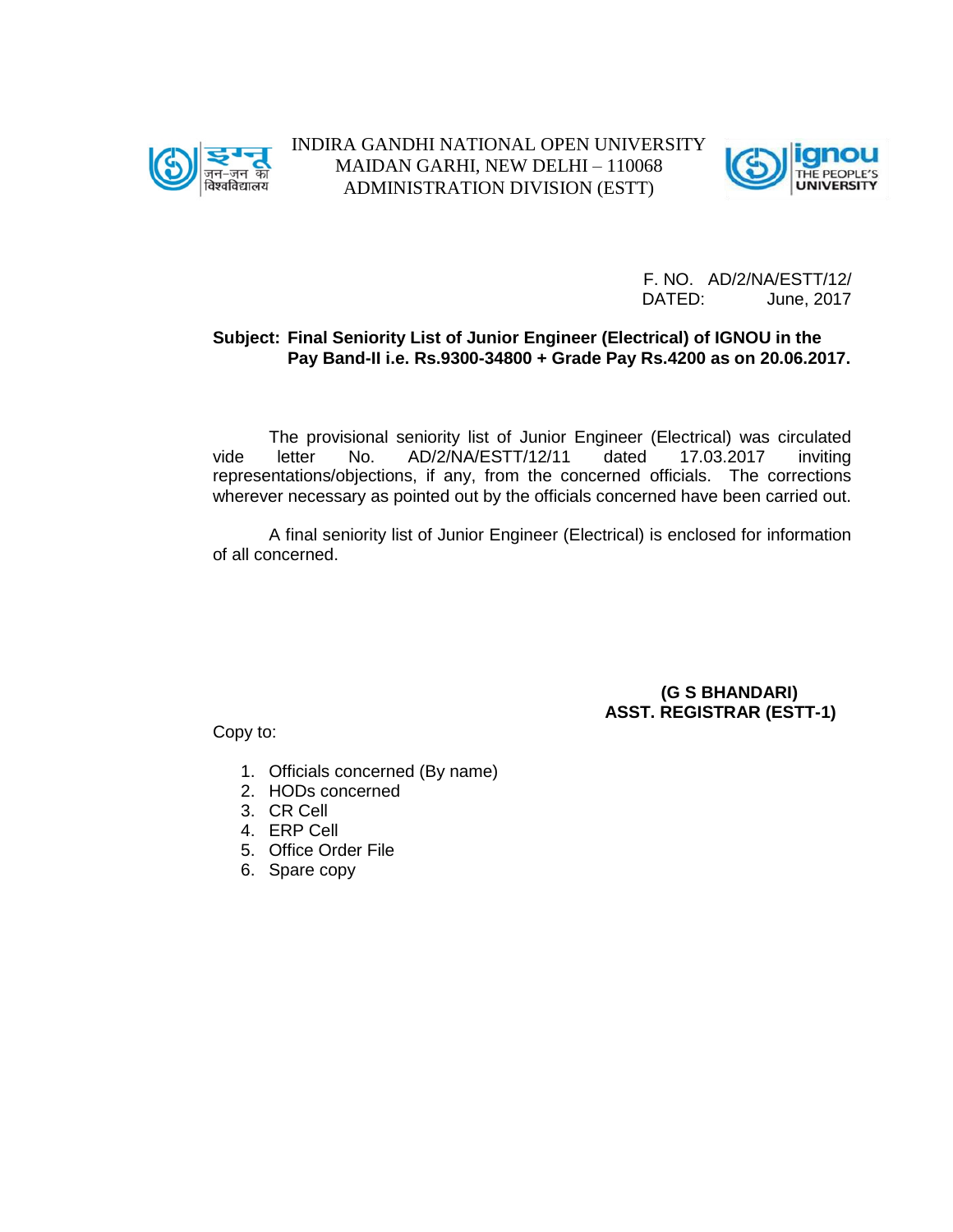



F. NO. AD/2/NA/ESTT/12/ DATED: June, 2017

#### **Subject: Final Seniority List of Junior Engineer (Automobile) of IGNOU in the Pay Band-II i.e. Rs.9300-34800 + Grade Pay Rs.4200 as on 20.06.2017.**

The provisional seniority list of Junior Engineer (Automobile) was circulated vide letter No. AD/2/NA/ESTT/12/12 dated 17.03.2017 inviting representations/objections, if any, from the concerned officials. The corrections wherever necessary as pointed out by the officials concerned have been carried out.

A final seniority list of Junior Engineer (Automobile) is enclosed for information of all concerned.

> **(G S BHANDARI) ASST. REGISTRAR (ESTT-1)**

- 1. Officials concerned (By name)
- 2. HODs concerned
- 3. CR Cell
- 4. ERP Cell
- 5. Office Order File
- 6. Spare copy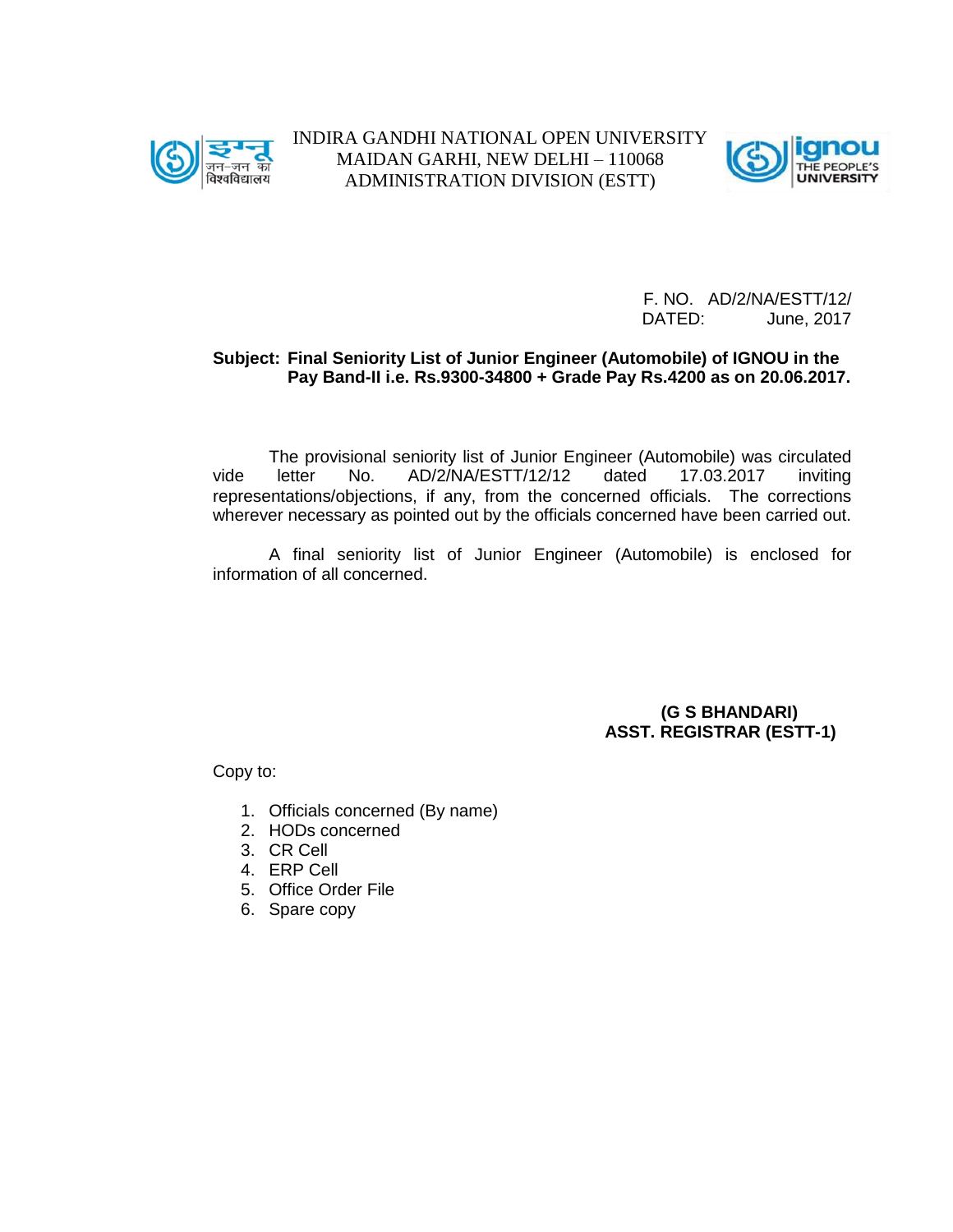



### **Subject: Final Seniority List of Electrician of IGNOU in the Pay Band-I i.e. Rs.5200-20200 + Grade Pay Rs.2800 as on 20.06.2017.**

The provisional seniority list of Electrician was circulated vide letter No. AD/2/NA/ESTT/12/13 dated 17.03.2017 inviting representations/objections, if any, from the concerned officials. The corrections wherever necessary as pointed out by the officials concerned have been carried out.

A final seniority list of Electrician is enclosed for information of all concerned.

**(G S BHANDARI) ASST. REGISTRAR (ESTT-1)**

- 1. Officials concerned (By name)
- 2. HODs concerned
- 3. CR Cell
- 4. ERP Cell
- 5. Office Order File
- 6. Spare copy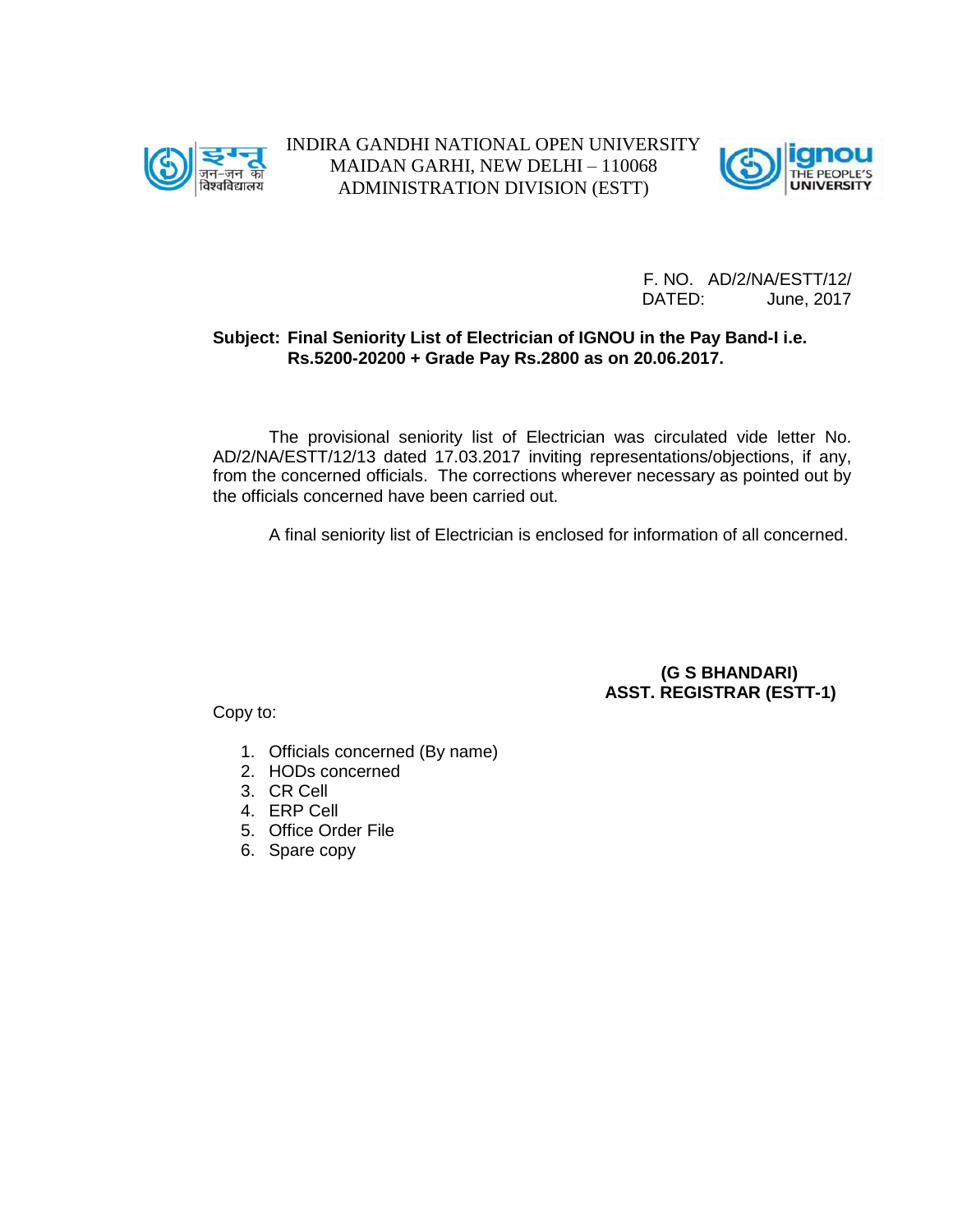



F. NO. AD/2/NA/ESTT/12/ DATED: June, 2017

#### **Subject: Final Seniority List of Wireman of IGNOU in the Pay Band-I i.e. Rs.5200-20200 + Grade Pay Rs.2000 as on 20.06.2017.**

The provisional seniority list of Wireman was circulated vide letter No. AD/2/NA/ESTT/12/14 dated 17.03.2017 inviting representations/objections, if any, from the concerned officials. The corrections wherever necessary as pointed out by the officials concerned have been carried out.

A final seniority list of Wireman is enclosed for information of all concerned.

**(G S BHANDARI) ASST. REGISTRAR (ESTT-1)**

- 1. Officials concerned (By name)
- 2. HODs concerned
- 3. CR Cell
- 4. ERP Cell
- 5. Office Order File
- 6. Spare copy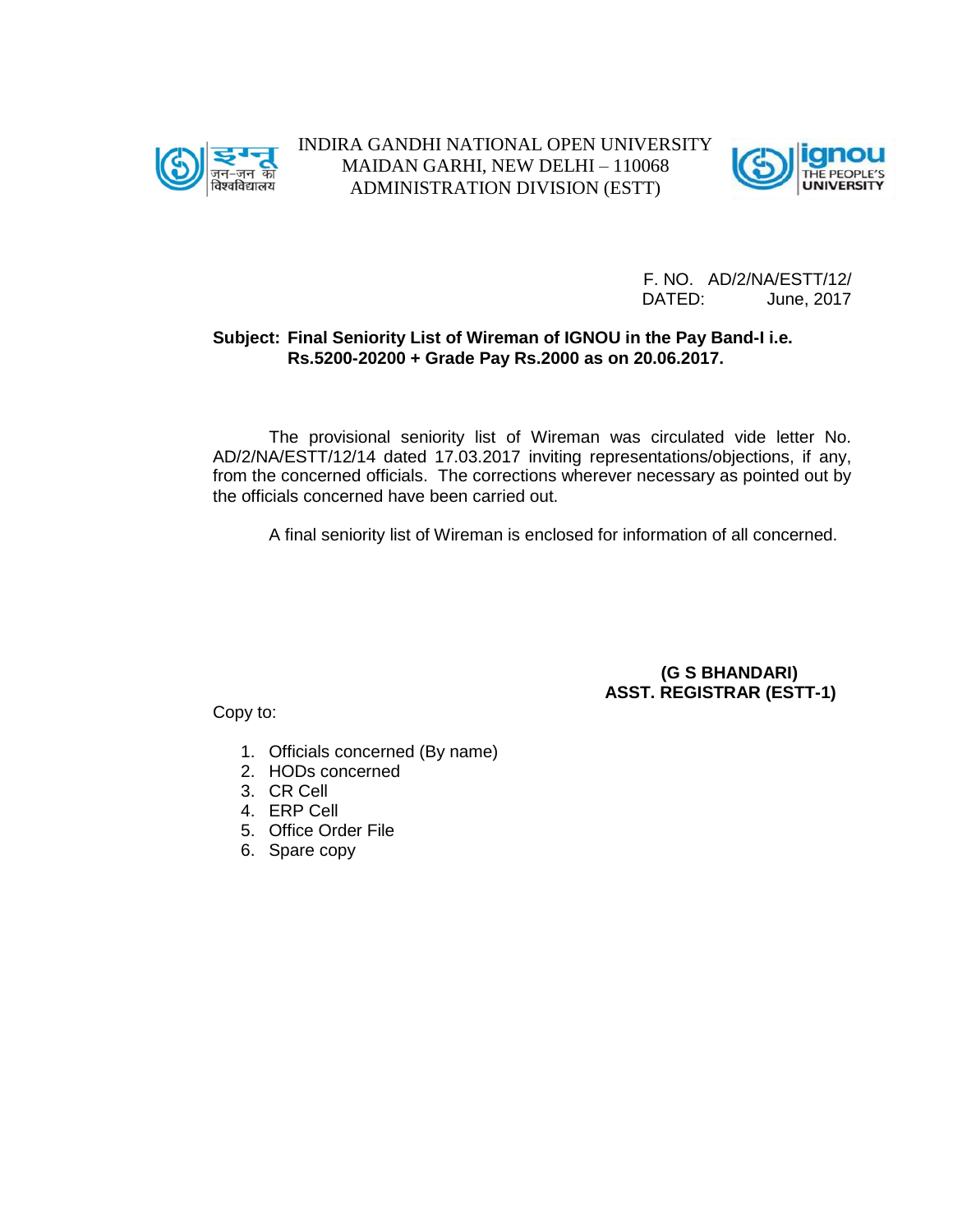



#### **Subject: Final Seniority List of Draftsman of IGNOU in the Pay Band-II i.e. Rs.9300-34800 + Grade Pay Rs.4200 as on 20.06.2017.**

The provisional seniority list of Draftsman was circulated vide letter No. AD/2/NA/ESTT/12/15 dated 17.03.2017 inviting representations/objections, if any, from the concerned officials. The corrections wherever necessary as pointed out by the officials concerned have been carried out.

A final seniority list of Draftsman is enclosed for information of all concerned.

**(G S BHANDARI) ASST. REGISTRAR (ESTT-1)**

- 1. Officials concerned (By name)
- 2. HODs concerned
- 3. CR Cell
- 4. ERP Cell
- 5. Office Order File
- 6. Spare copy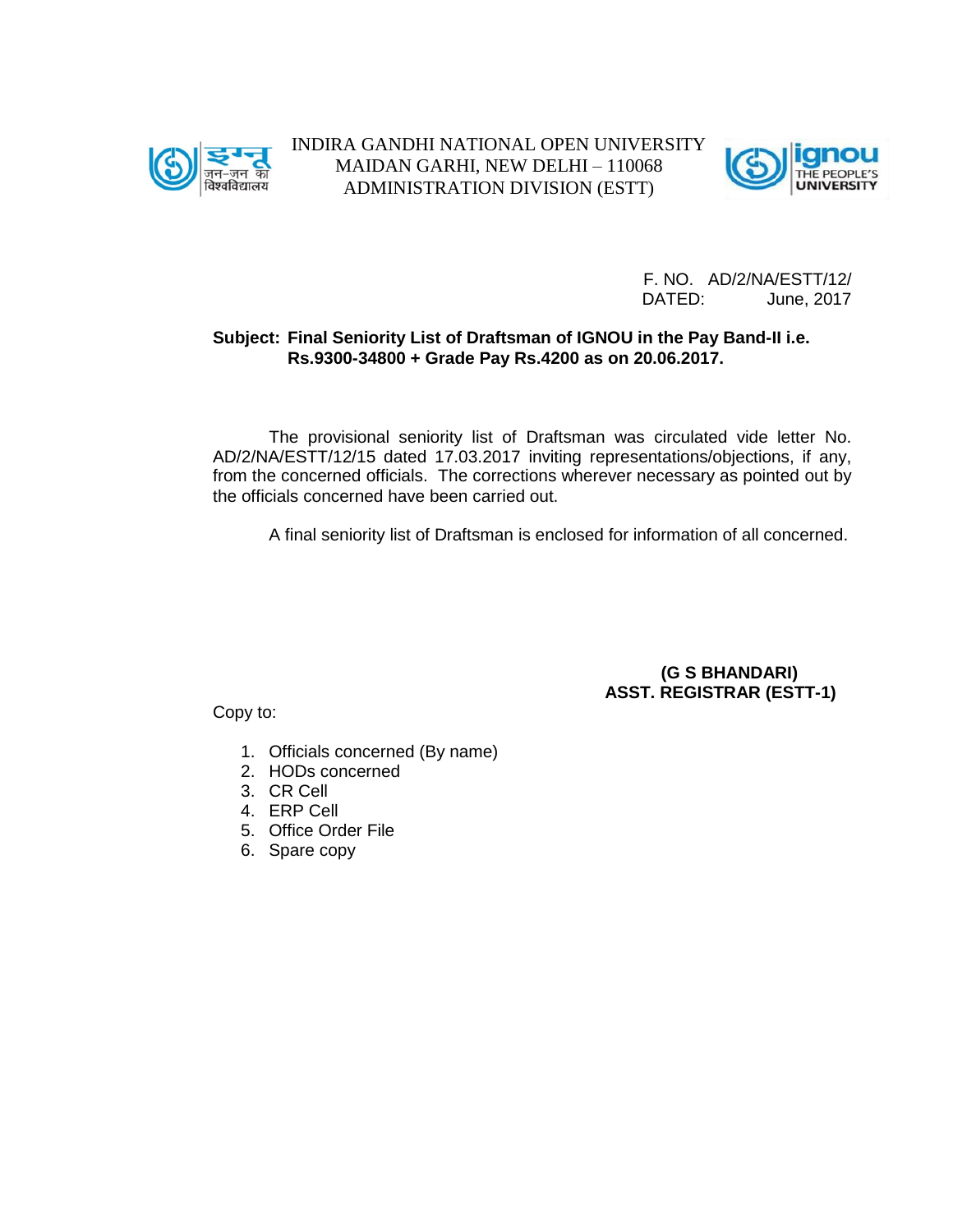



F. NO. AD/2/NA/ESTT/12/ DATED: June, 2017

#### **Subject: Final Seniority List of Head Mali of IGNOU in the Pay Band-I i.e. Rs.5200-20200 + Grade Pay Rs.1900 as on 20.06.2017.**

The provisional seniority list of Head Mali was circulated vide letter No. AD/2/NA/ESTT/12/18 dated 17.03.2017 inviting representations/objections, if any, from the concerned officials. The corrections wherever necessary as pointed out by the officials concerned have been carried out.

A final seniority list of Head Mali is enclosed for information of all concerned.

**(G S BHANDARI) ASST. REGISTRAR (ESTT-1)**

- 1. Officials concerned (By name)
- 2. HODs concerned
- 3. CR Cell
- 4. ERP Cell
- 5. Office Order File
- 6. Spare copy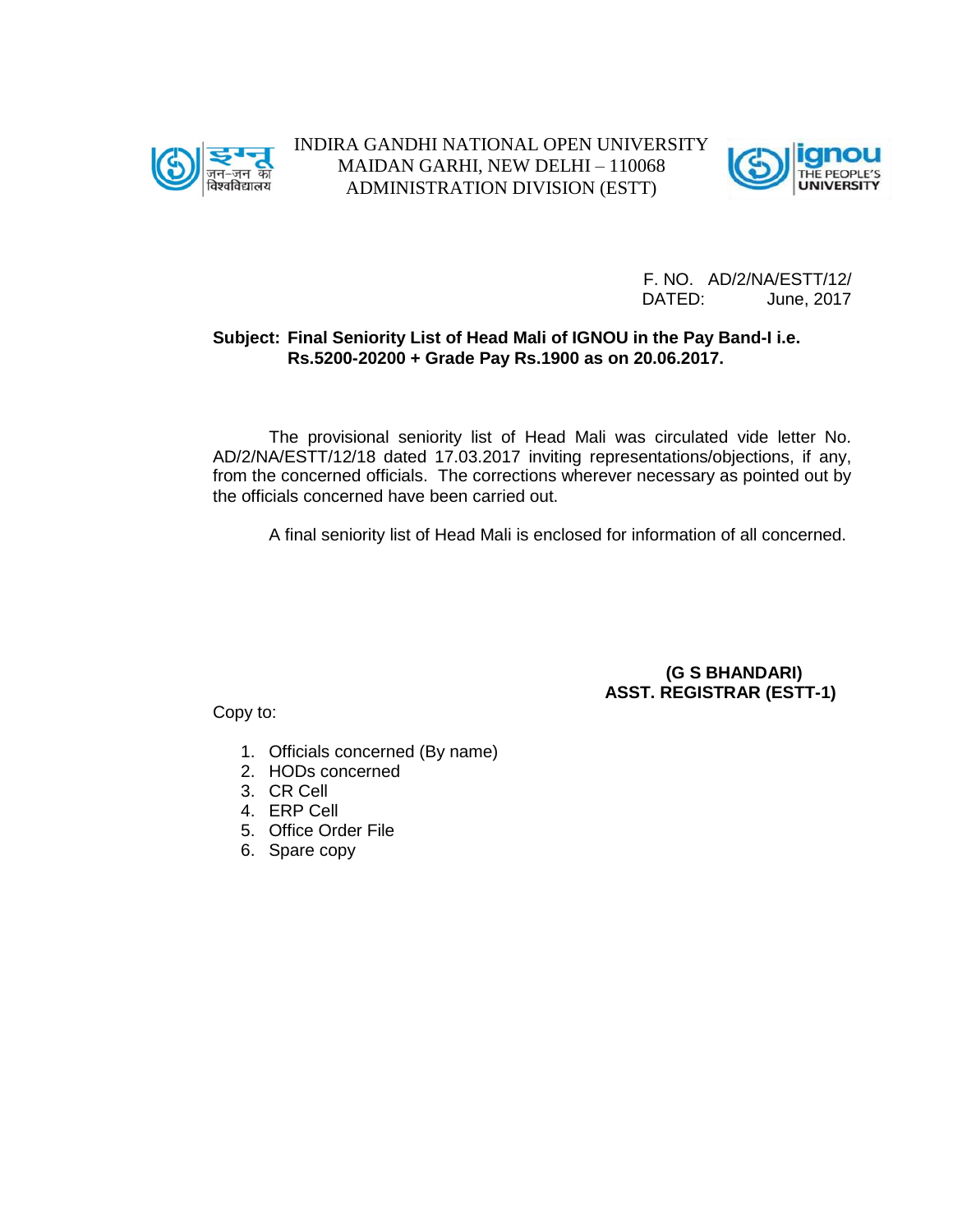



F. NO. AD/2/NA/ESTT/12/ DATED: June, 2017

#### **Subject: Final Seniority List of Carpenter (CMD) of IGNOU in the Pay Band-I i.e. Rs.5200-20200 + Grade Pay Rs.2400 as on 20.06.2017.**

The provisional seniority list of Carpenter (CMD) was circulated vide letter No. AD/2/NA/ESTT/12/19 dated 17.03.2017 inviting representations/objections, if any, from the concerned officials. The corrections wherever necessary as pointed out by the officials concerned have been carried out.

A final seniority list of Carpenter (CMD) is enclosed for information of all concerned.

#### **(G S BHANDARI) ASST. REGISTRAR (ESTT-1)**

- 1. Officials concerned (By name)
- 2. HODs concerned
- 3. CR Cell
- 4. ERP Cell
- 5. Office Order File
- 6. Spare copy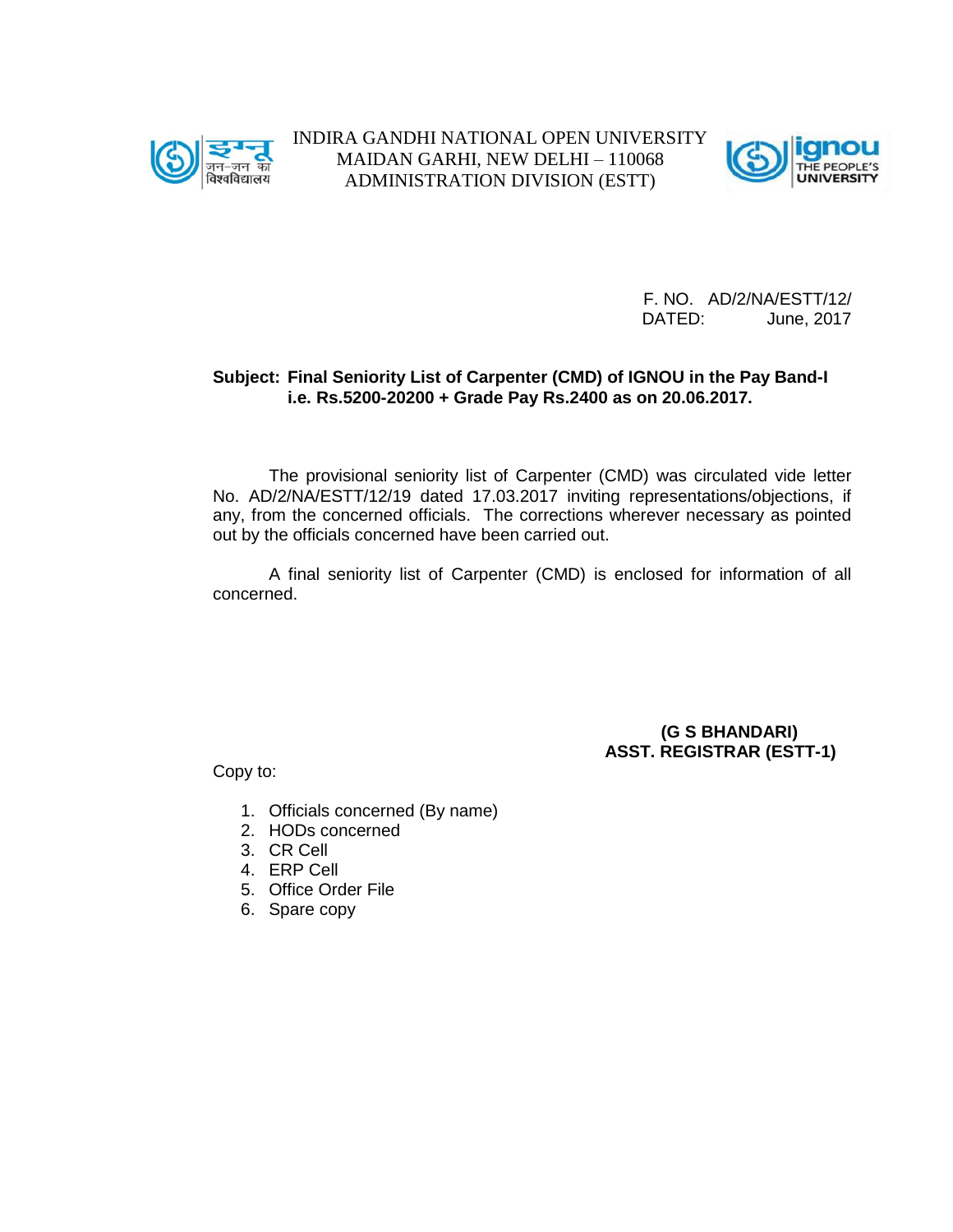



F. NO. AD/2/NA/ESTT/12/ DATED: June, 2017

#### **Subject: Final Seniority List of Plumber of IGNOU in the Pay Band-I i.e. Rs.5200-20200 + Grade Pay Rs.2000 as on 20.06.2017.**

The provisional seniority list of Plumber was circulated vide letter No. AD/2/NA/ESTT/12/20 dated 17.03.2017 inviting representations/objections, if any, from the concerned officials. The corrections wherever necessary as pointed out by the officials concerned have been carried out.

A final seniority list of Plumber is enclosed for information of all concerned.

**(G S BHANDARI) ASST. REGISTRAR (ESTT-1)**

- 1. Officials concerned (By name)
- 2. HODs concerned
- 3. CR Cell
- 4. ERP Cell
- 5. Office Order File
- 6. Spare copy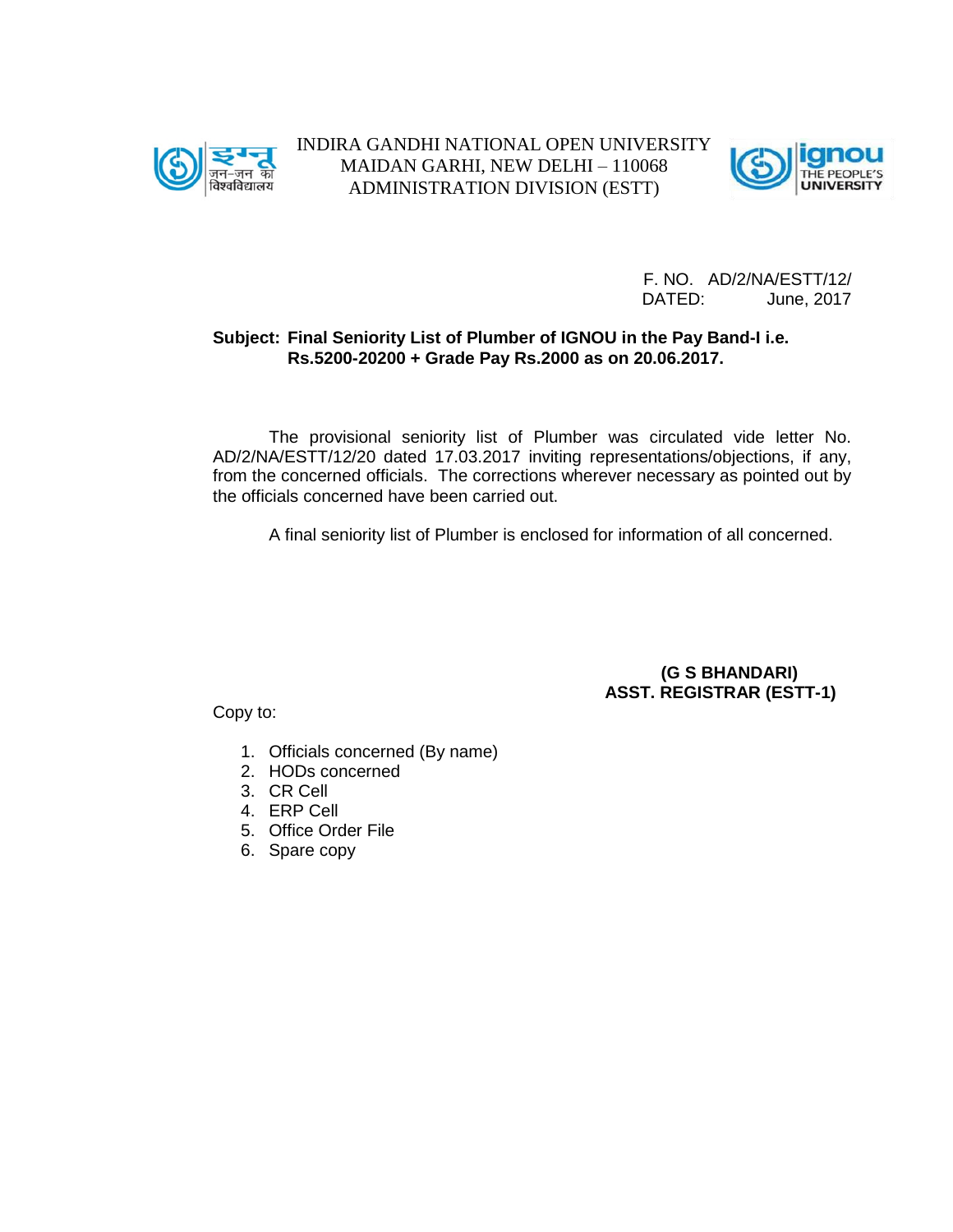



### **Subject: Final Seniority List of Mason of IGNOU in the Pay Band-I i.e. Rs.5200- 20200 + Grade Pay Rs.2000 as on 20.06.2017.**

The provisional seniority list of Mason was circulated vide letter No. AD/2/NA/ESTT/12/21 dated 17.03.2017 inviting representations/objections, if any, from the concerned officials. The corrections wherever necessary as pointed out by the officials concerned have been carried out.

A final seniority list of Mason is enclosed for information of all concerned.

**(G S BHANDARI) ASST. REGISTRAR (ESTT-1)**

- 1. Officials concerned (By name)
- 2. HODs concerned
- 3. CR Cell
- 4. ERP Cell
- 5. Office Order File
- 6. Spare copy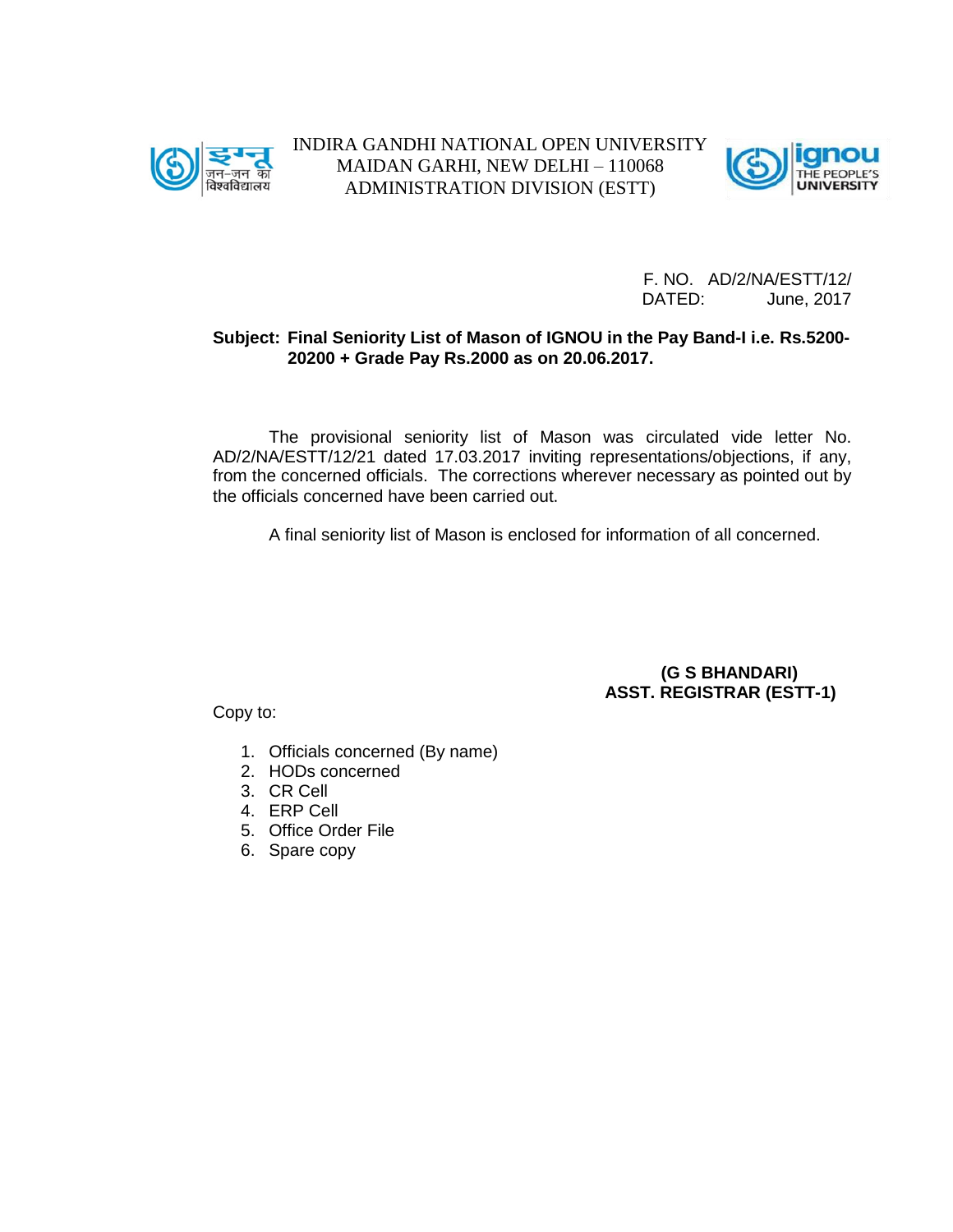



F. NO. AD/2/NA/ESTT/12/ DATED: June, 2017

#### **Subject: Final Seniority List of Work Assistant (Horticulture) of IGNOU in the Pay Band-I i.e. Rs.5200-20200 + Grade Pay Rs.2400 as on 20.06.2017.**

The provisional seniority list of Work Assistant (Horticulture) was circulated vide letter No. AD/2/NA/ESTT/12/17 dated 17.03.2017 inviting representations/objections, if any, from the concerned officials. The corrections wherever necessary as pointed out by the officials concerned have been carried out.

A final seniority list of Work Assistant (Horticulture) is enclosed for information of all concerned.

#### **(G S BHANDARI) ASST. REGISTRAR (ESTT-1)**

- 1. Officials concerned (By name)
- 2. HODs concerned
- 3. CR Cell
- 4. ERP Cell
- 5. Office Order File
- 6. Spare copy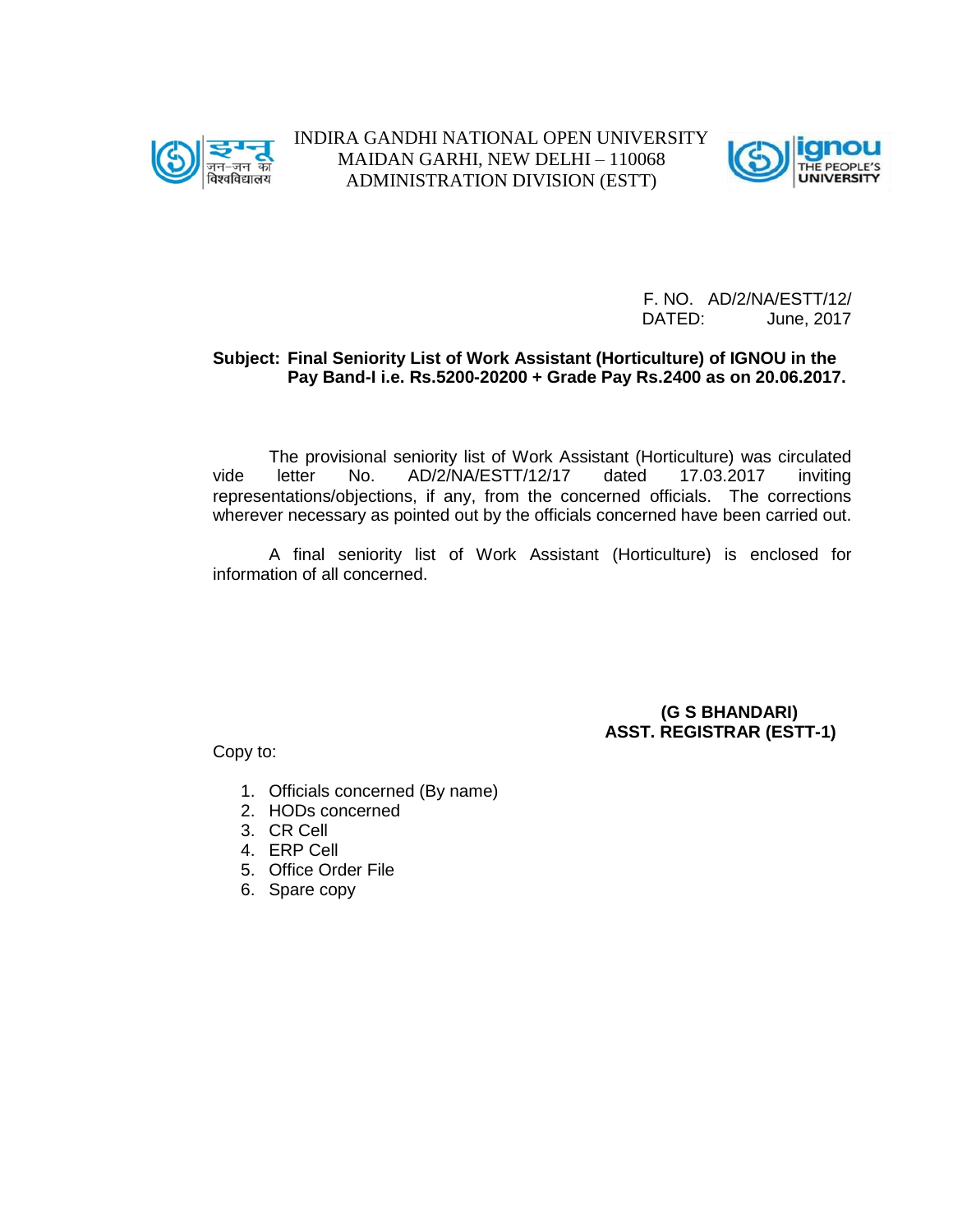



#### **Subject: Final Seniority List of Horticulture Assistant of IGNOU in the Pay Band-I i.e. Rs.5200-20200 + Grade Pay Rs.2800 as on 20.06.2017.**

The provisional seniority list of Horticulture Assistant was circulated vide letter No. AD/2/NA/ESTT/12/16 dated 17.03.2017 inviting representations/objections, if any, from the concerned officials. The corrections wherever necessary as pointed out by the officials concerned have been carried out.

A final seniority list of Horticulture Assistant is enclosed for information of all concerned.

> **(G S BHANDARI) ASST. REGISTRAR (ESTT-1)**

- 1. Officials concerned (By name)
- 2. HODs concerned
- 3. CR Cell
- 4. ERP Cell
- 5. Office Order File
- 6. Spare copy